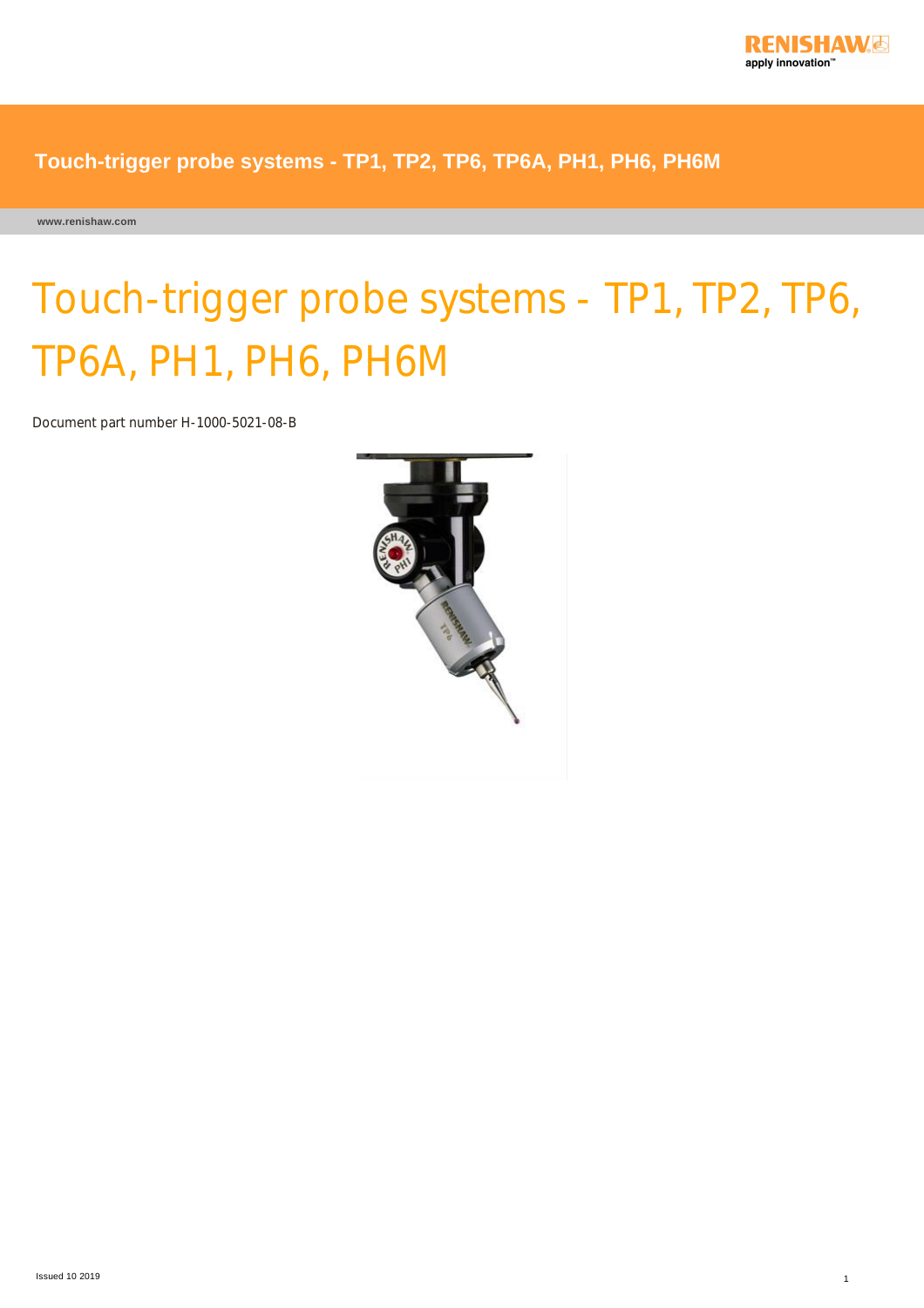#### **www.renishaw.com**

# General information

© 1987 ‐ 2019 Renishaw plc. All rights reserved.

This document may not be copied or reproduced in whole or in part, or transferred to any other media or language, by any means, without the prior written permission of Renishaw.

The publication of material within this document does not imply freedom from the patent rights of Renishaw plc.

#### Disclaimer

RENISHAW HAS MADE CONSIDERABLE EFFORTS TO ENSURE THE CONTENT OF THIS DOCUMENT IS CORRECT AT THE DATE OF PUBLICATION BUT MAKES NO WARRANTIES OR REPRESENTATIONS REGARDING THE CONTENT. RENISHAW EXCLUDES LIABILITY, HOWSOEVER ARISING, FOR ANY INACCURACIES IN THIS DOCUMENT.

#### **Trademarks**

**RENISHAW**, the probe symbol used in the RENISHAW logo and **REVO** are registered trademarks of Renishaw plc in the United Kingdom and other countries. **apply innovation** and names and designations of other Renishaw products and technologies are trademarks of Renishaw plc or its subsidiaries.

All brand names and product names used in this document are trade names, service marks, trademarks, or registered trademarks of their respective owners.

All trademarks and trade names are acknowledged.



The use of this symbol on Renishaw products and/or accompanying documentation indicates that the product should not be mixed with the general household waste upon disposal. It is the responsibility of the end user to dispose of this product at a designated collection point for waste electrical and electronic equipment (WEEE) to enable reuse or recycling. Correct disposal of this product will help save valuable resources and prevent potential negative effects on the environment. For more information, please contact your local waste disposal service or Renishaw distributor.

#### **Warranty**

Renishaw plc warrants its equipment for a limited period (as set out in our Standard Terms and Conditions of Sale) provided that it is installed exactly as defined in associated Renishaw documentation.

Prior consent must be obtained from Renishaw if non-Renishaw equipment (e.g. interfaces and/or cabling) is to be used or substituted. Failure to comply with this will invalidate the Renishaw warranty.

Claims under warranty must be made from authorised service centres only, which may be advised by the supplier or distributor.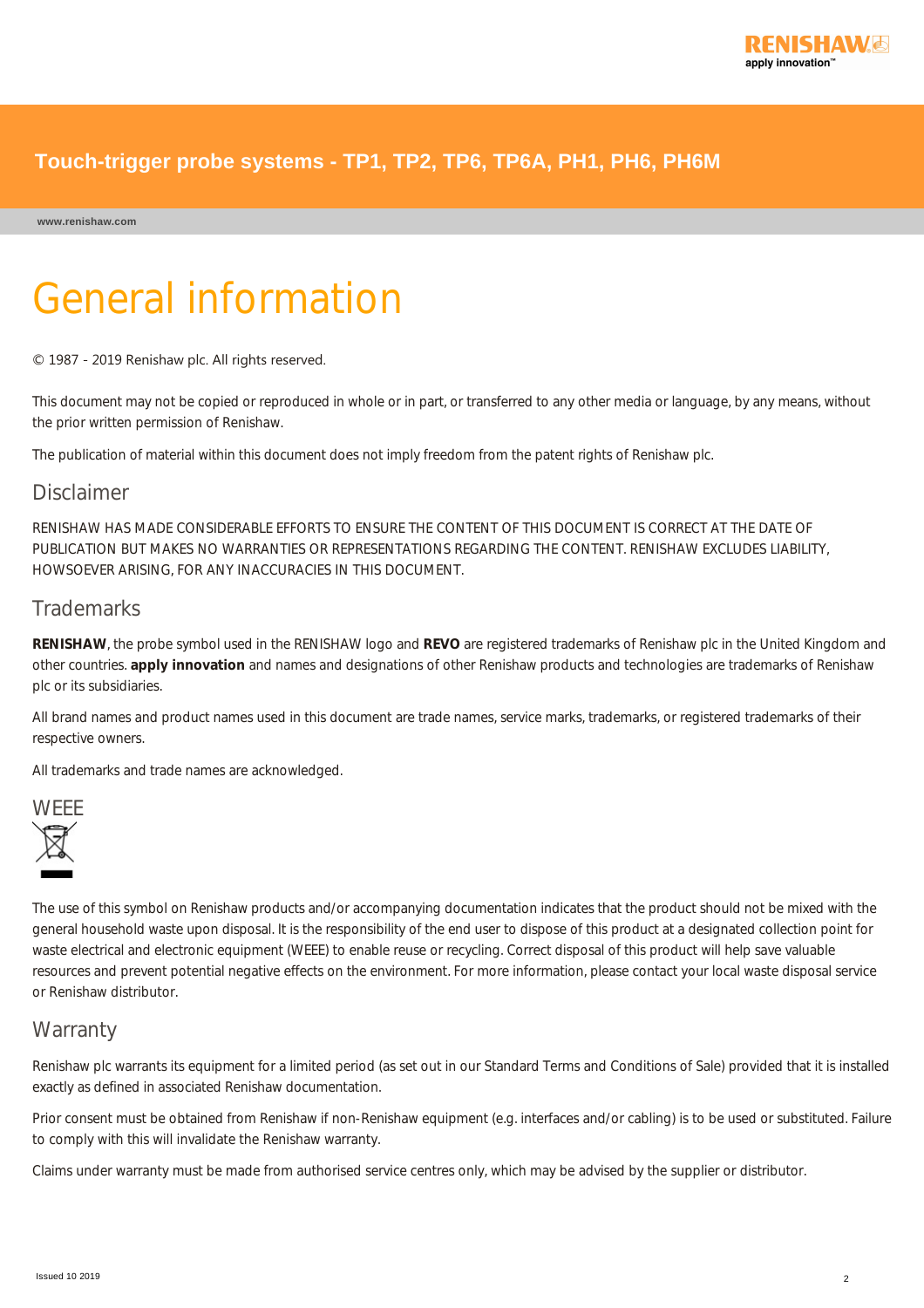

#### **www.renishaw.com**

### Care of equipment

Renishaw probes and associated systems are precision tools used for obtaining precise measurements and must therefore be treated with care.

#### Changes to Renishaw products

Renishaw reserves the right to improve, change or modify its hardware or software without incurring any obligations to make changes to Renishaw equipment previously sold.

### Packaging

To aid end user recycling and disposal the materials used in the different components of the packaging are stated here:

| Packaging component | Material                  | 94/62/EC code | 94/62/EC number |
|---------------------|---------------------------|---------------|-----------------|
| Outer box           | Corrugated fibreboard     | PAP           | 20              |
| Outer box           | Non-corrugated fibreboard | PAP           | 21              |
| Outer box           | Polypropylene             | <b>PP</b>     | b               |
| Packing foam        | Polyurethane              | PU            |                 |
| Bag                 | Low density Polyethylene  | <b>LDPE</b>   | 4               |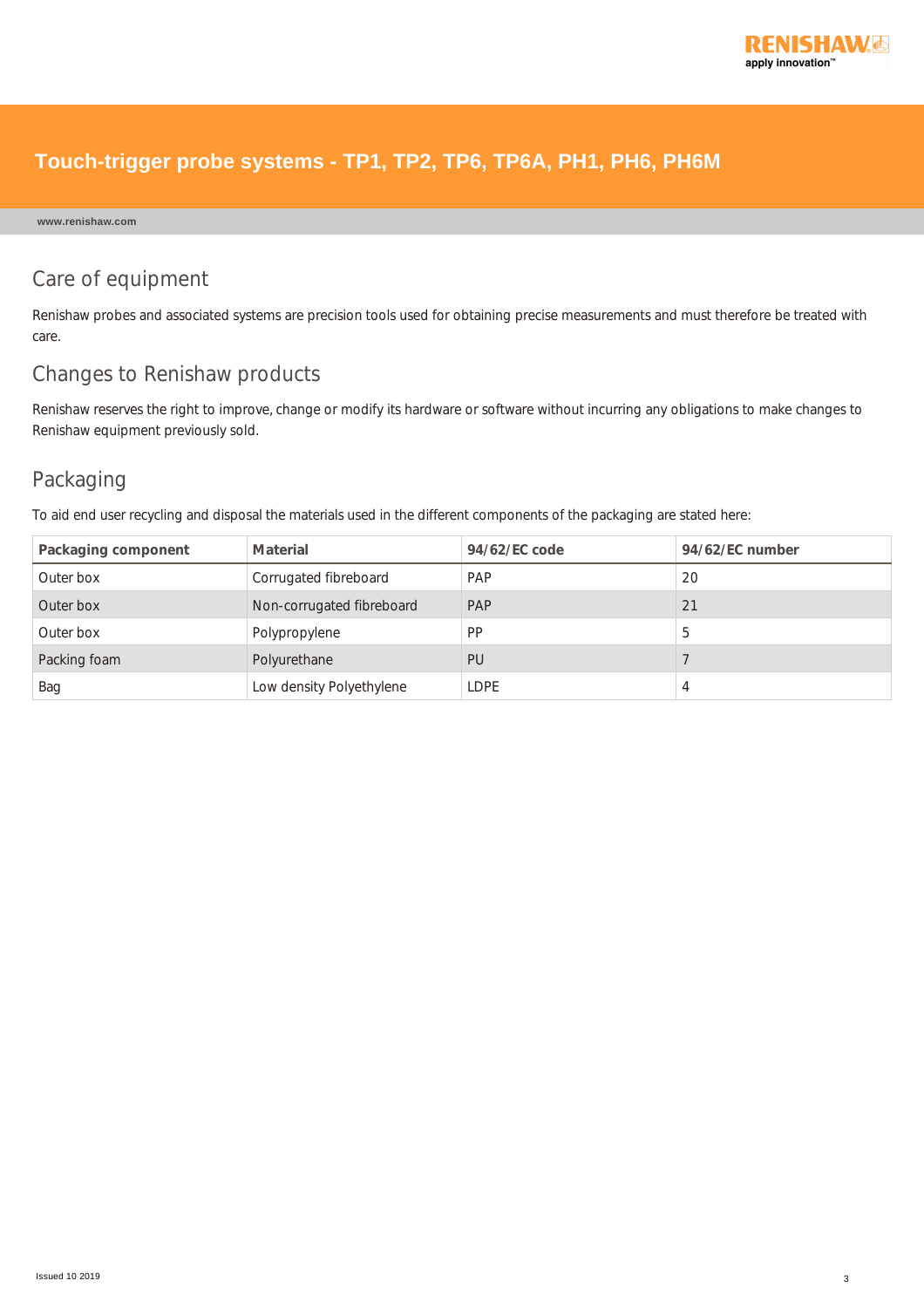

**www.renishaw.com**

# Product compliance

## EU declaration of conformity

Contact Renishaw plc or visit [www.renishaw.com/EU](http://www.renishaw.com/EU) for the full EU declaration.

## EMC conformity

This equipment must be installed and used in accordance with this installation guide. This product is intended for industrial use only and should not be used in a residential area or connected to a low voltage power supply network which supplies buildings used for residential purposes.

## REACH regulation

Information required by Article 33(1) of Regulation (EC) No. 1907/2006 ("REACH") relating to products containing substances of very high concern (SVHCs) is available at:

[www.renishaw.com/REACH](http://www.renishaw.com/REACH)

## China RoHS

Contact Renishaw plc or visit [www.renishaw.com/ChinaRoHS](http://www.renishaw.com/ChinaRoHS) for the full China RoHS tabulation.

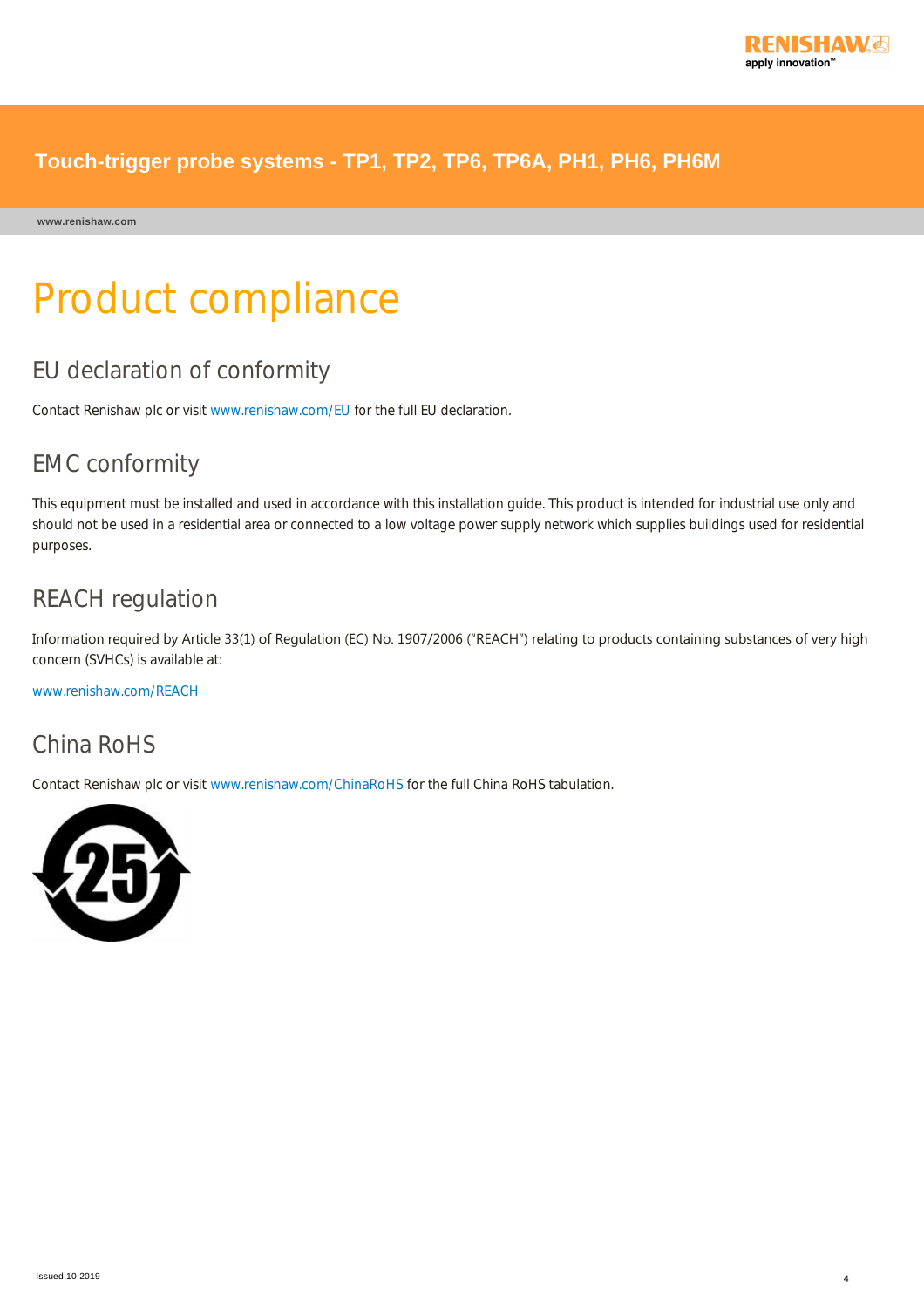

# **Warnings**

Pinch hazards exist between parts and between moving and static parts. Do not hold the probe head during movements, or during manual probe changes.

Beware of unexpected movement. The user should remain outside of the full working envelope of probe head/extension/probe combinations.

In all applications involving the use of machine tools or CMMs, eye protection is recommended.

For instructions regarding the safe cleaning of Renishaw products, refer to the Maintenance section of the relevant product documentation.

Remove power before performing any maintenance operations.

Refer to the machine supplier's operating instructions.

It is the machine supplier's responsibility to ensure that the user is made aware of any hazards involved in operation, including those mentioned in Renishaw product documentation, and to ensure that adequate guards and safety interlocks are provided.

Under certain circumstances the probe signal may falsely indicate a probe seated condition. Do not rely on probe signals to stop machine movement.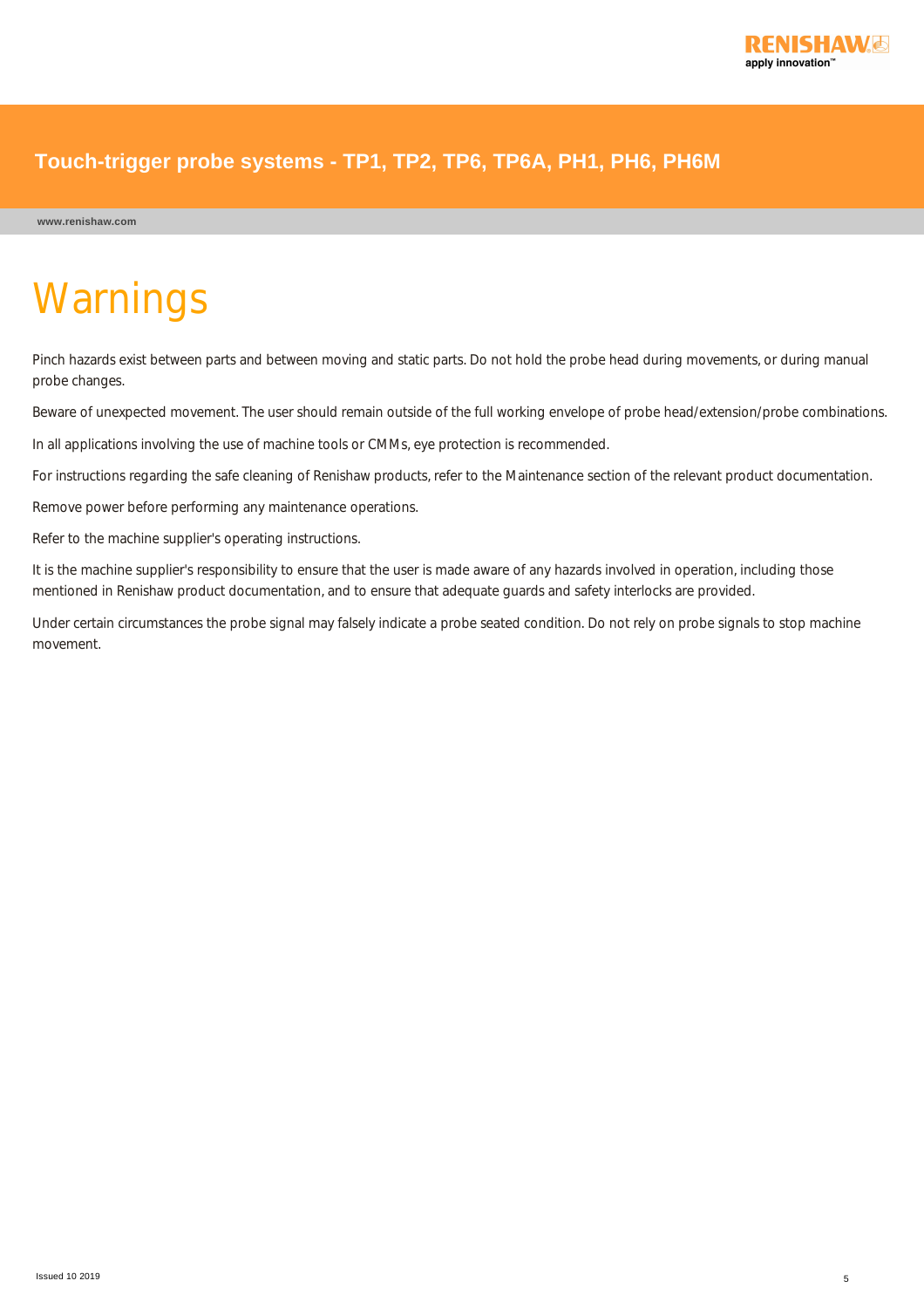

# Introduction

Co-ordinate measuring machines (CMMs) have evolved from their origins in simple layout machines and manually operated systems, to highly accurate, automated inspection centres.

A major factor in this evolution has been the touch-trigger probe and other forms of inspection probe, together with subsequent Renishaw innovations such as the motorised probe head and automatic probe exchange system for unmanned, flexible inspection.

It all began with Rolls-Royce engines for the Anglo-French Concorde when a unique solution was required for accurate pipe measurement. The result was the first touch-trigger probe: a 3D sensor capable of rapid, accurate inspection with low trigger forces. From this unique starting point, Renishaw has established a range of precision probes and accessories for CMMs unequalled around the world.

Renishaw's success has been made possible by the close working relationship the company enjoys with CMM manufacturers and users. The market is constantly striving to extend the frontiers of inspection technology. By close liaison throughout the design, development and evaluation processes, Renishaw keeps in step with the market's needs ... and, in many cases, one step ahead.

From the Group's centre of operations in Wotton-under-Edge, Renishaw's products are exported to the world's leading industrialised nations; a fact that has been rewarded by nine Queen's Awards.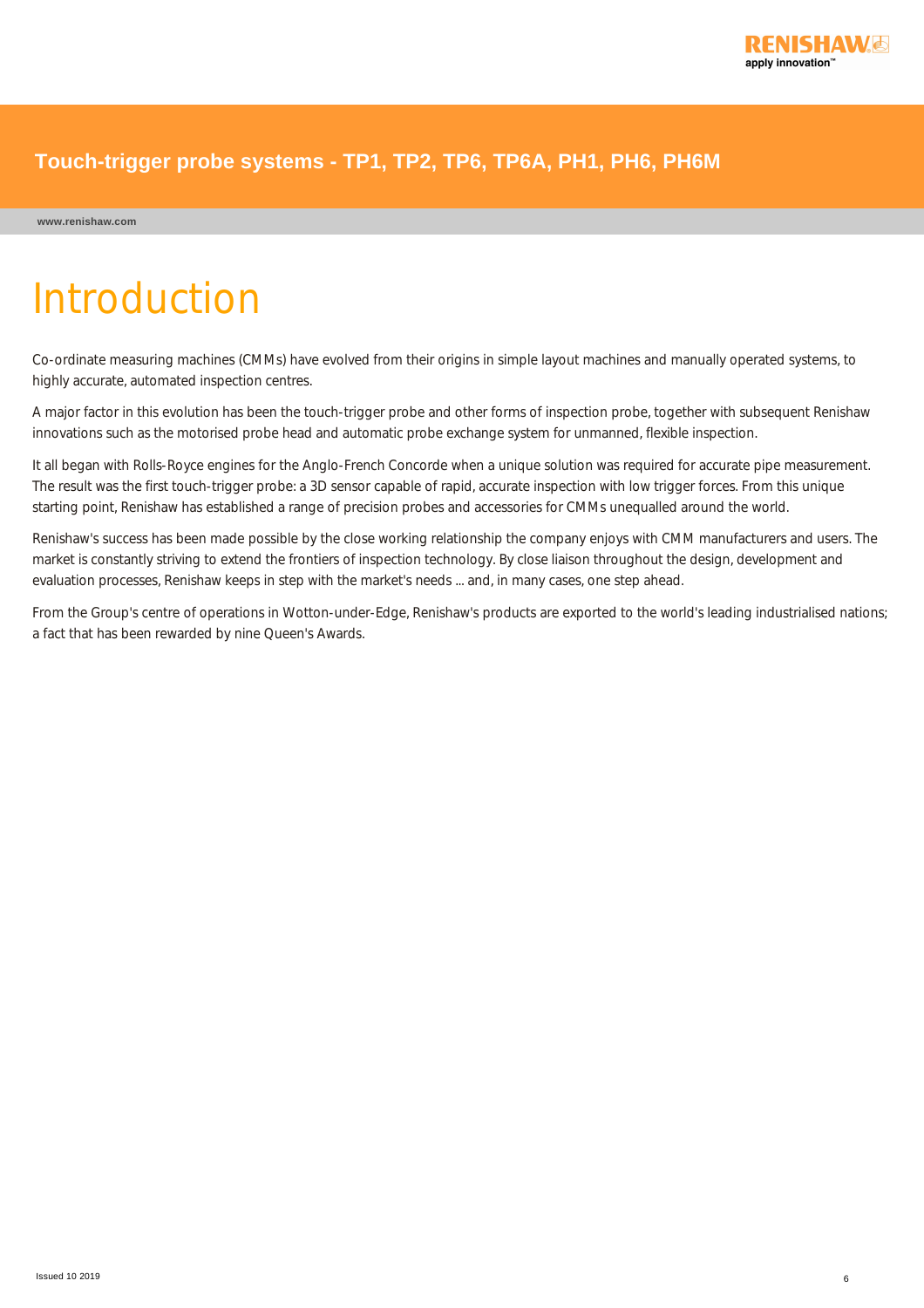

**www.renishaw.com**

# Probe system overview

In the context of this user's guide a probe system comprises a stylus mounted onto a touch-trigger probe that in turn is connected to a CMM using a manual probe head.

The intention of this guide is to cover the most common combinations of the manual probe heads and touch-trigger probes in an attempt to assist the user in making a product choice that is best for any particular application.

The guide covers the features of each of the standard kinematic touch-trigger probes and complementary manual probe heads.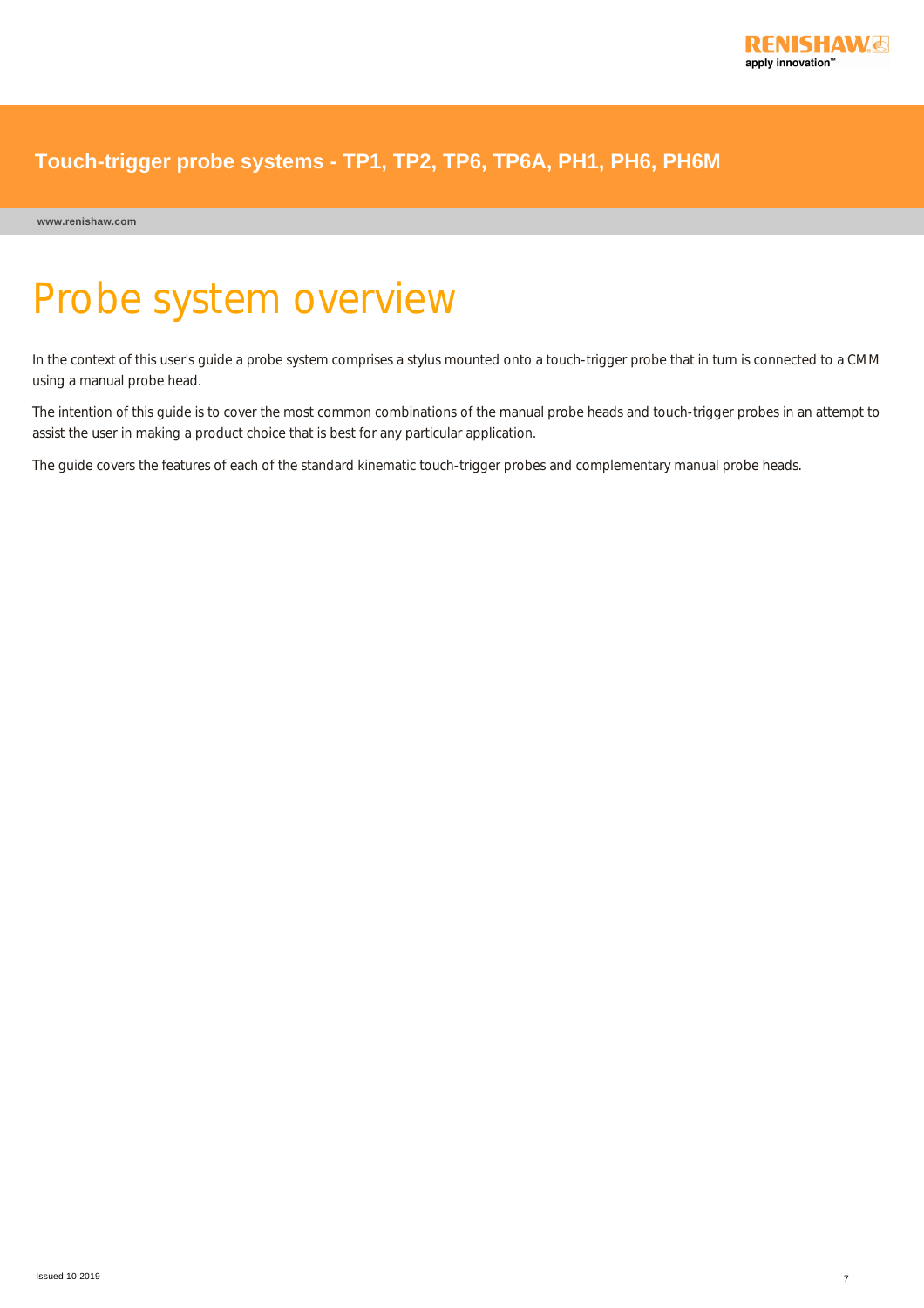

**www.renishaw.com**

# Probe product overview

Renishaw's CMM touch-trigger probes detailed in this user's guide are designed to suit any CMM, but their individual characteristics are outlined below:

| TP1(S)            | A robust shank-mounted probe offering generous overtravel -<br>ideally suited to manual CMMs.                                                                           |
|-------------------|-------------------------------------------------------------------------------------------------------------------------------------------------------------------------|
| $TP2 - 5 - way$   | A compact probe allowing component penetration - ideally suited to<br>CNC / DCC machines.                                                                               |
| TP6               | Complementing the TP2 series, but carrying longer and heavier styli,<br>this probe is suited to general-purpose applications.                                           |
| TP <sub>6</sub> A | This probe has all the functions of the TP6 probe and in addition the<br>patented Renishaw autojoint that permits fast probe exchange<br>without the need to requalify. |

Renishaw also manufacture other touch-trigger probes which are not detailed in the user's guide.

For details of these and other Renishaw products, visit the Renishaw website at www.renishaw.com.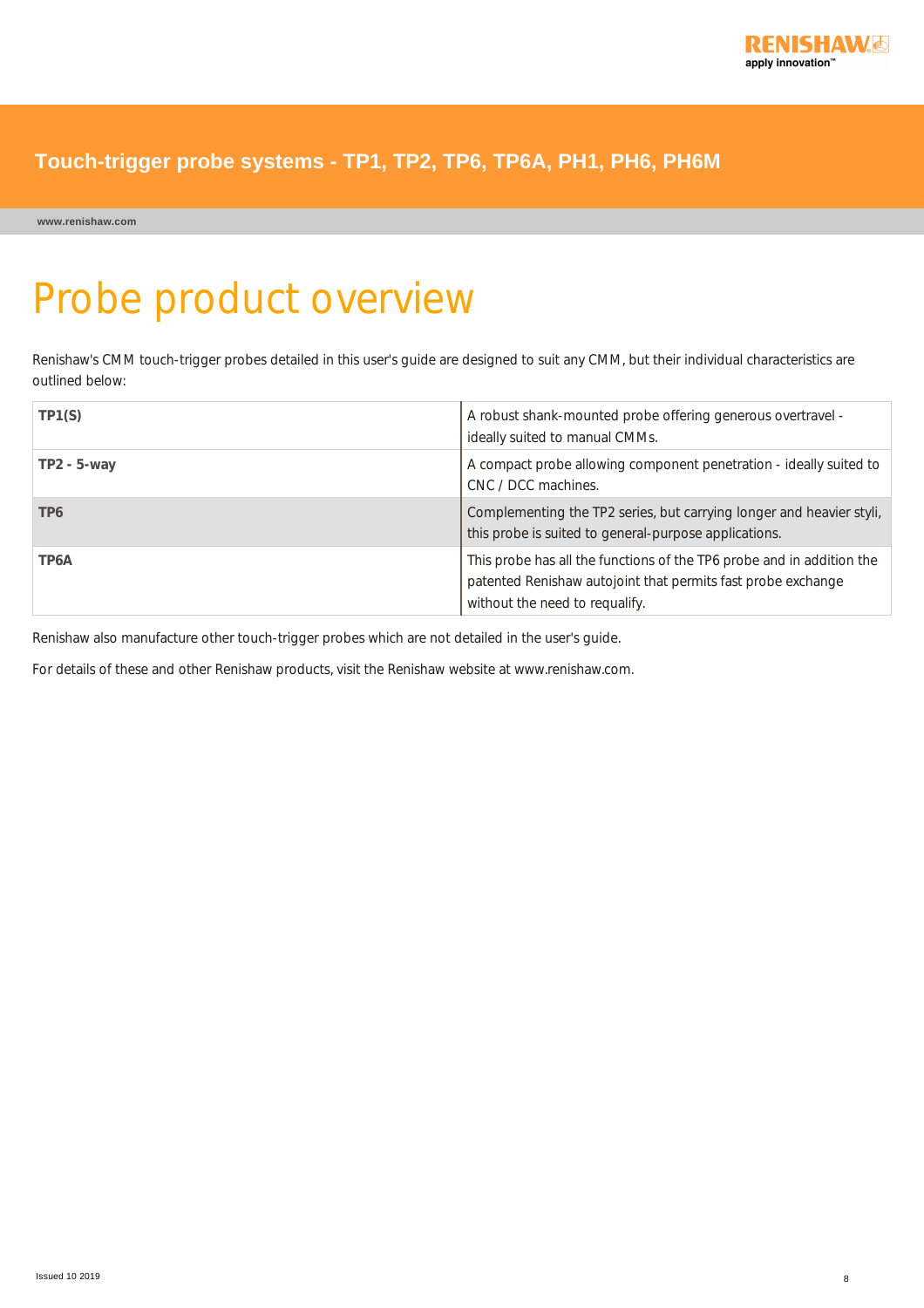

#### **www.renishaw.com**

## Principles of operation

The principle component of Renishaw touch-trigger probes is the kinematic location as shown below - a mechanical device that has the ability to return the stylus ball to the same repeatable position following any deflection.

The kinematic location consists of a pivotal plate [1] that is spring-loaded against three bearing points [2] by a helical compression spring [3]. These bearing points are formed by a combination of rollers and ball bearings.

Bearing points act as electrical contacts such that when the pivotal plate is deflected, the electrical circuit changes its characteristics and causes the probe interface to send a trigger to the CMM controller.

Following this trigger event, the stylus ball must be removed from contact with the surface to enable the probe to return the stylus ball to its repeatable position.



| Pivotal plate              |
|----------------------------|
| Three bearing points       |
| Helical compression spring |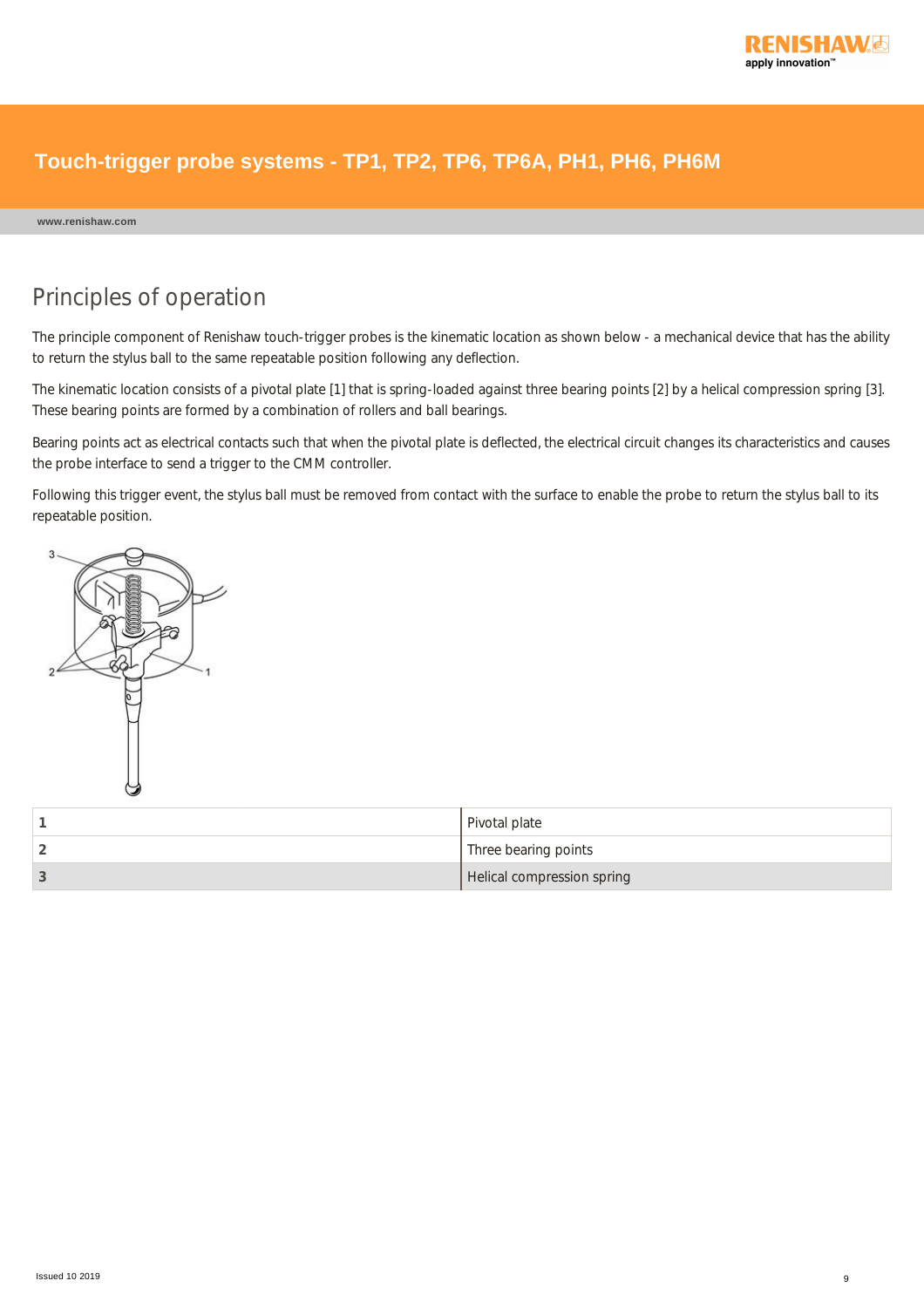

**www.renishaw.com**

# Probe description and operation

## TP1(S) touch-trigger probe

The TP1(S) touch-trigger probe (illustrated below) is a robust shank-mounted probe with a generous overtravel which is especially suited to manual CMMs. It is of a maintenance-free, sealed construction to provide a long working life.

The TP1(S) incorporates an M3 stylus mount which ensures compatibility with Renishaw's extensive M3 and M2 stylus and accessory range using the appropriate stylus adaptor where necessary.



|   | Shank                                       |
|---|---------------------------------------------|
|   | TP1(S) probe body                           |
| 3 | Trigger force adjustment screw              |
|   | Probe cable (not supplied)                  |
| 5 | Stylus (not supplied)                       |
| O | 2.5 mm AF Allen key to adjust trigger force |
|   | S7 stylus tightening tool                   |
| 8 | Probe status LED                            |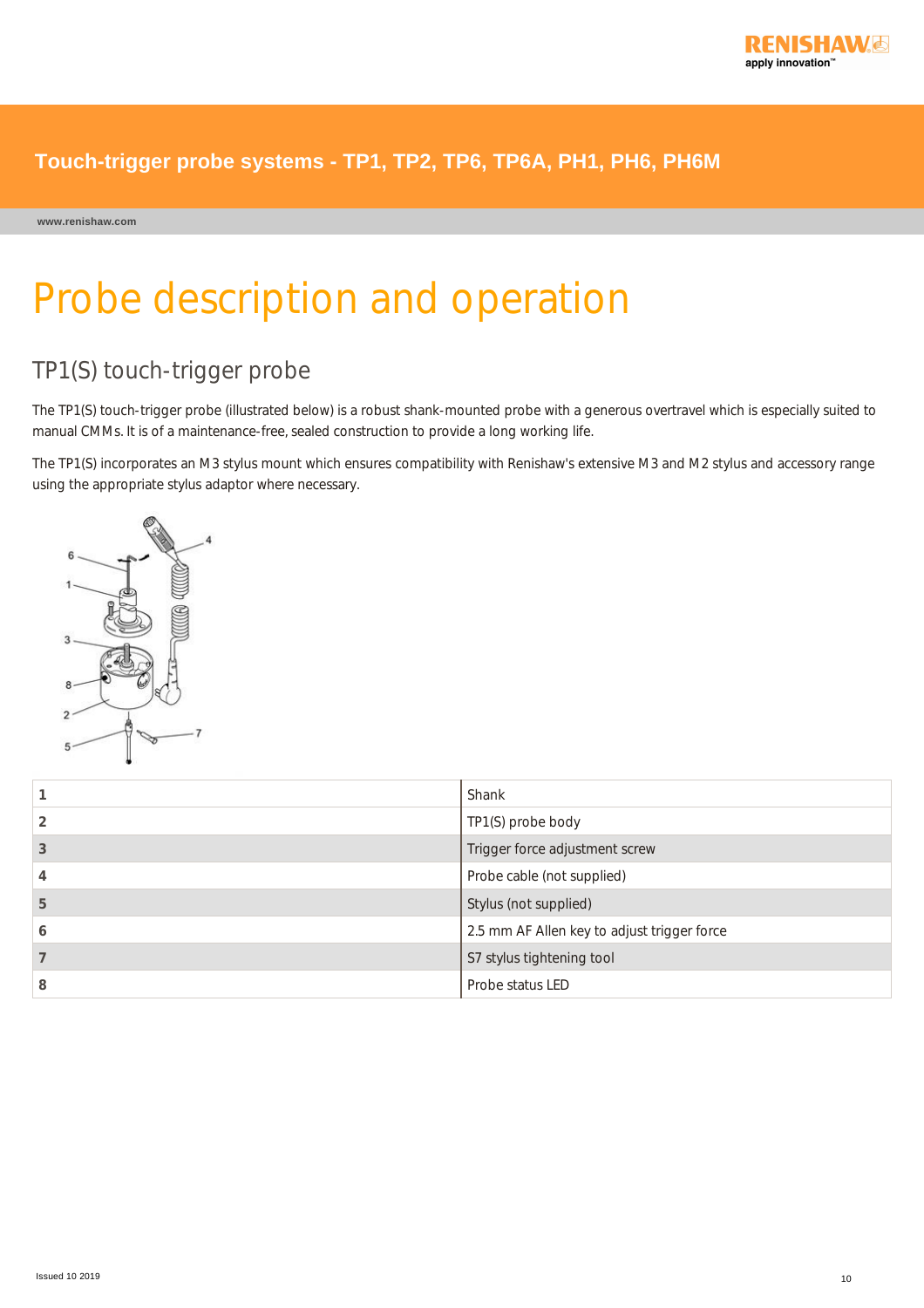

**www.renishaw.com**

## TP2-5-way touch-trigger probe

The TP2-5-way touch-trigger probe shown below is a compact (13 mm diameter) general-purpose probe suitable for use on all types of CMM. It has an M8 mounting thread that ensures compatibility with Renishaw's comprehensive range of probe heads and extension bars.

The TP2 is of a maintenance-free construction to provide a long working life.

It incorporates an M2 stylus mount giving access to Renishaw's extensive M2 stylus range and accessories.



| $\vert$ TP2 - 5-way probe                   |
|---------------------------------------------|
| 1.5 mm AF Allen key to adjust trigger force |
| S7 stylus tightening tool                   |
| Stylus (not supplied)                       |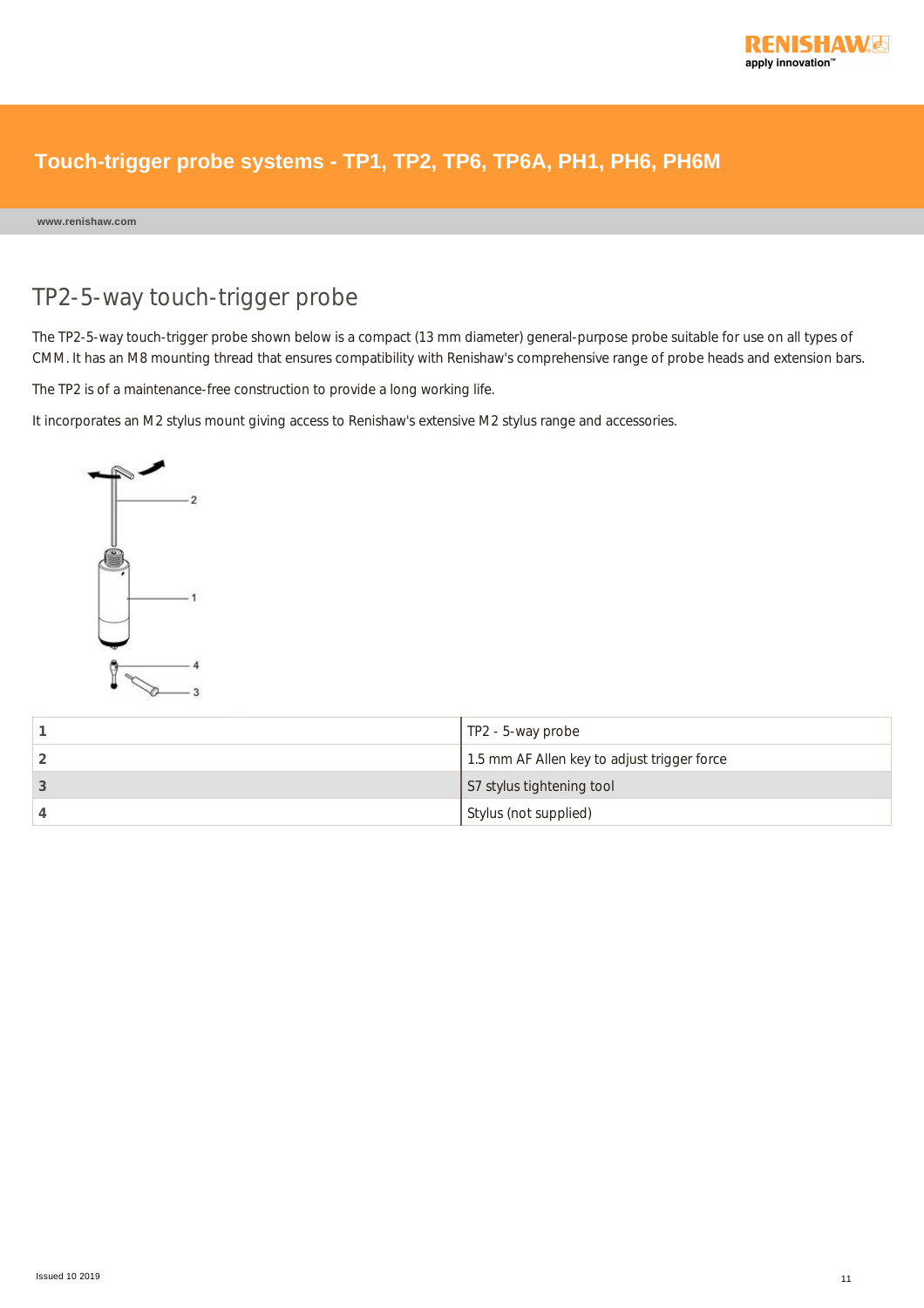

#### **www.renishaw.com**

## TP6 touch-trigger probe

The TP6 touch-trigger probe illustrated below combines the accuracy, flexibility and M8 mounting thread of the TP2-5-way probe with the rugged construction and generous overtravel of the TP1(S).

The larger diameter of the TP6 (25 mm) allows the probe to carry longer and heavier styli configurations than the TP2-5-way, allowing it to be used successfully on both universal DCC and manual CMMs.

It incorporates an M3 stylus mount which allows compatibility with Renishaw's extensive M3 and M2 stylus and accessory range using the appropriate stylus adaptor where necessary.



| TP6 probe                                   |
|---------------------------------------------|
| 1.5 mm AF Allen key to adjust trigger force |
| S7 stylus tightening tool                   |
| Stylus (not supplied)                       |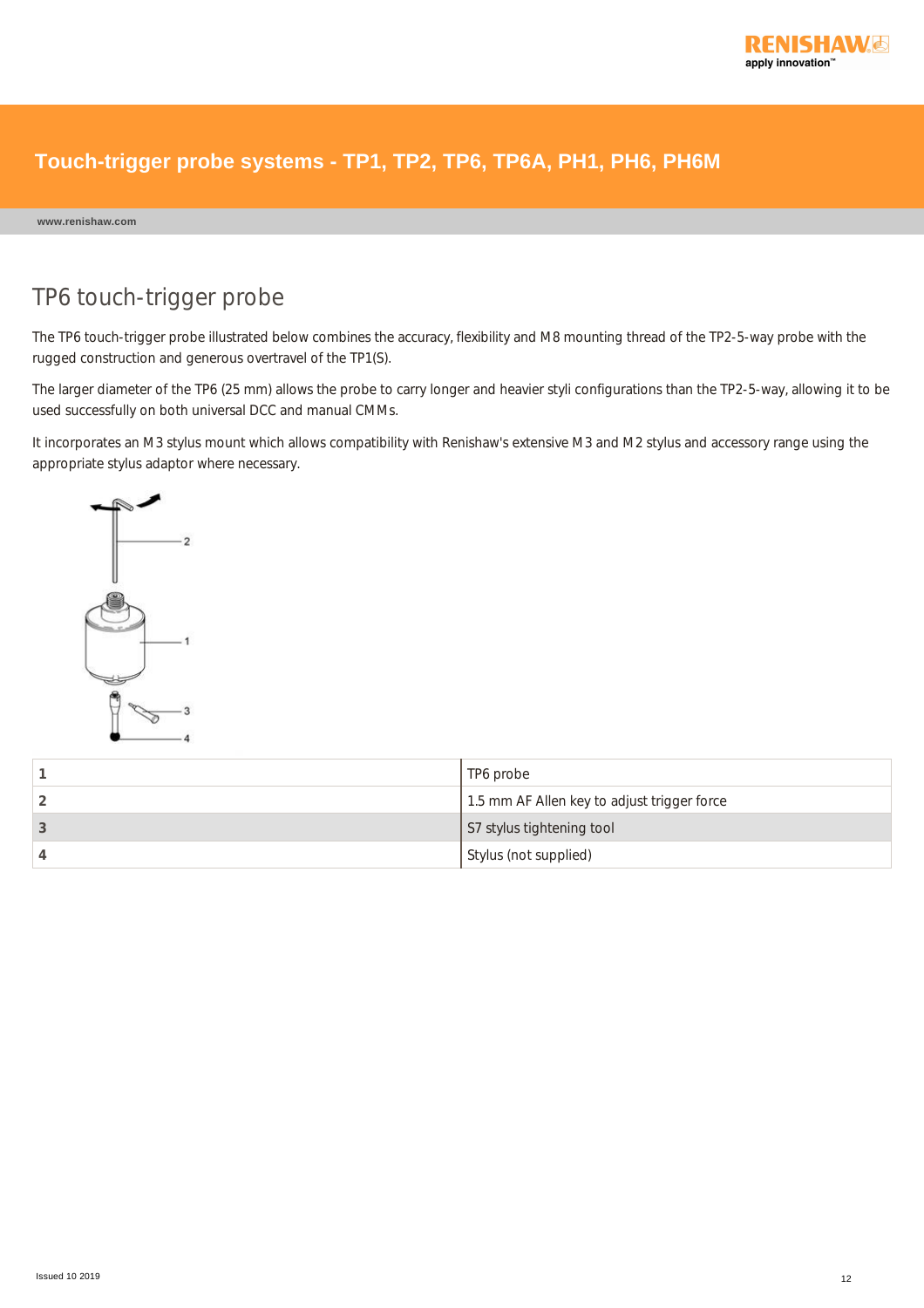

#### **www.renishaw.com**

## TP6A touch-trigger probe

The TP6A touch-trigger probe has all the features of the TP6 with the added benefit of the Renishaw autojoint. This is a highly repeatable kinematic joint which allows rapid probe exchange without the need to requalify the probe tip. It can be operated either manually, using an S10 autojoint key, or automatically, using the autochange rack system.

This probe can be used successfully on both universal DCC and manual CMMs. It incorporates an M3 stylus mount which offers compatibility with all Renishaw's extensive M3 and M2 stylus and accessory range.



|    | TP6A probe                                  |
|----|---------------------------------------------|
|    | S10 autojoint key                           |
|    | 1.5 mm AF Allen key to adjust trigger force |
|    | S7 stylus tightening tool                   |
| b. | Stylus (not supplied)                       |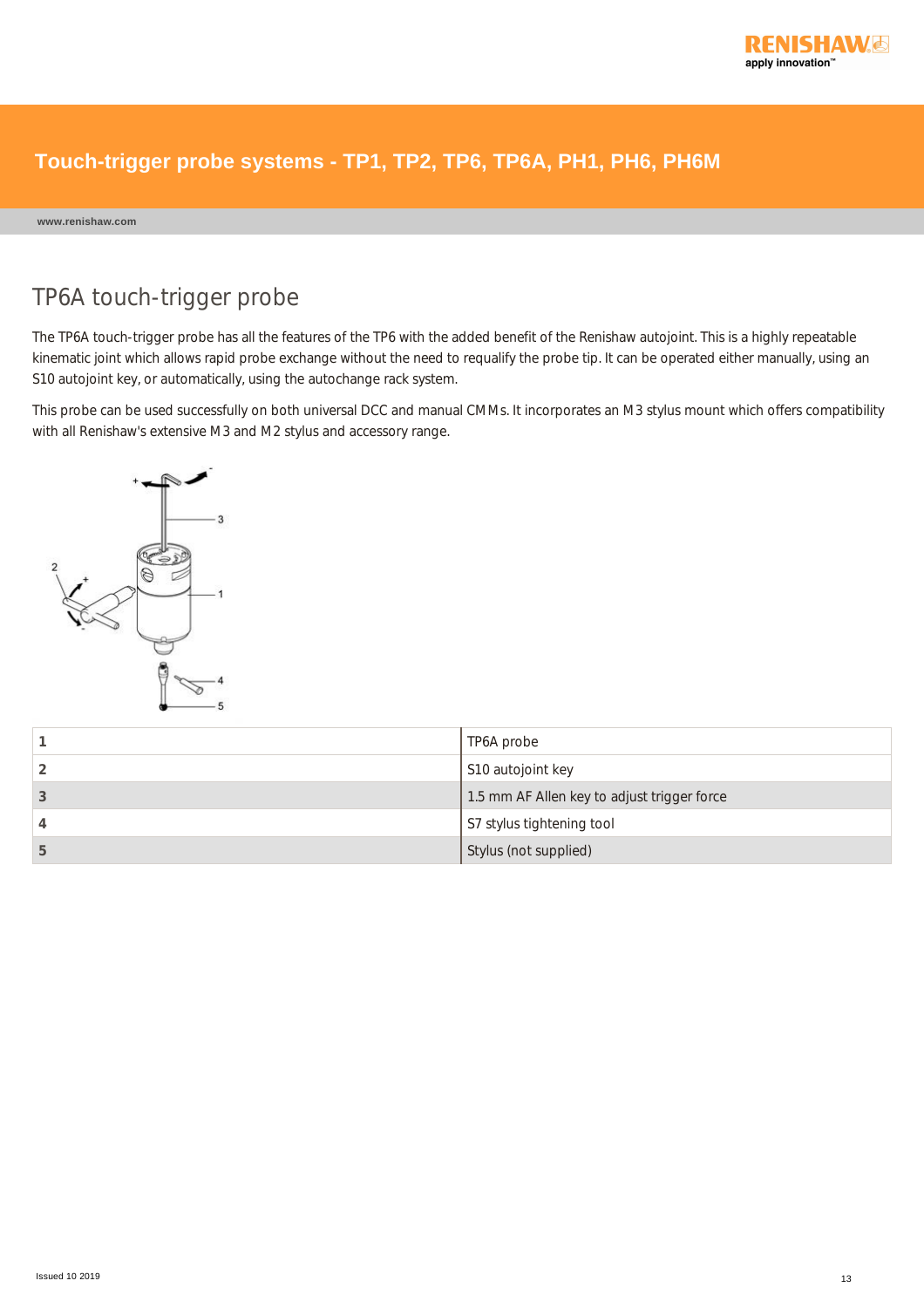

**www.renishaw.com**

# Installation

## Electrical installation

### TP1(S)

The 5-pin DIN socket on the TP1(S) probe provides the connections (shown below) to the probe interface.



| Pin | Function      |
|-----|---------------|
|     | LED cathode   |
|     | Screen        |
| Ä.  | LED anode     |
| 4   | Probe circuit |
| C   | Probe circuit |

## TP2 and TP6

Connections to the probe interface are made through the M8 mounting joint.

### TP6A

Connections to the probe interface are made through the autojoint.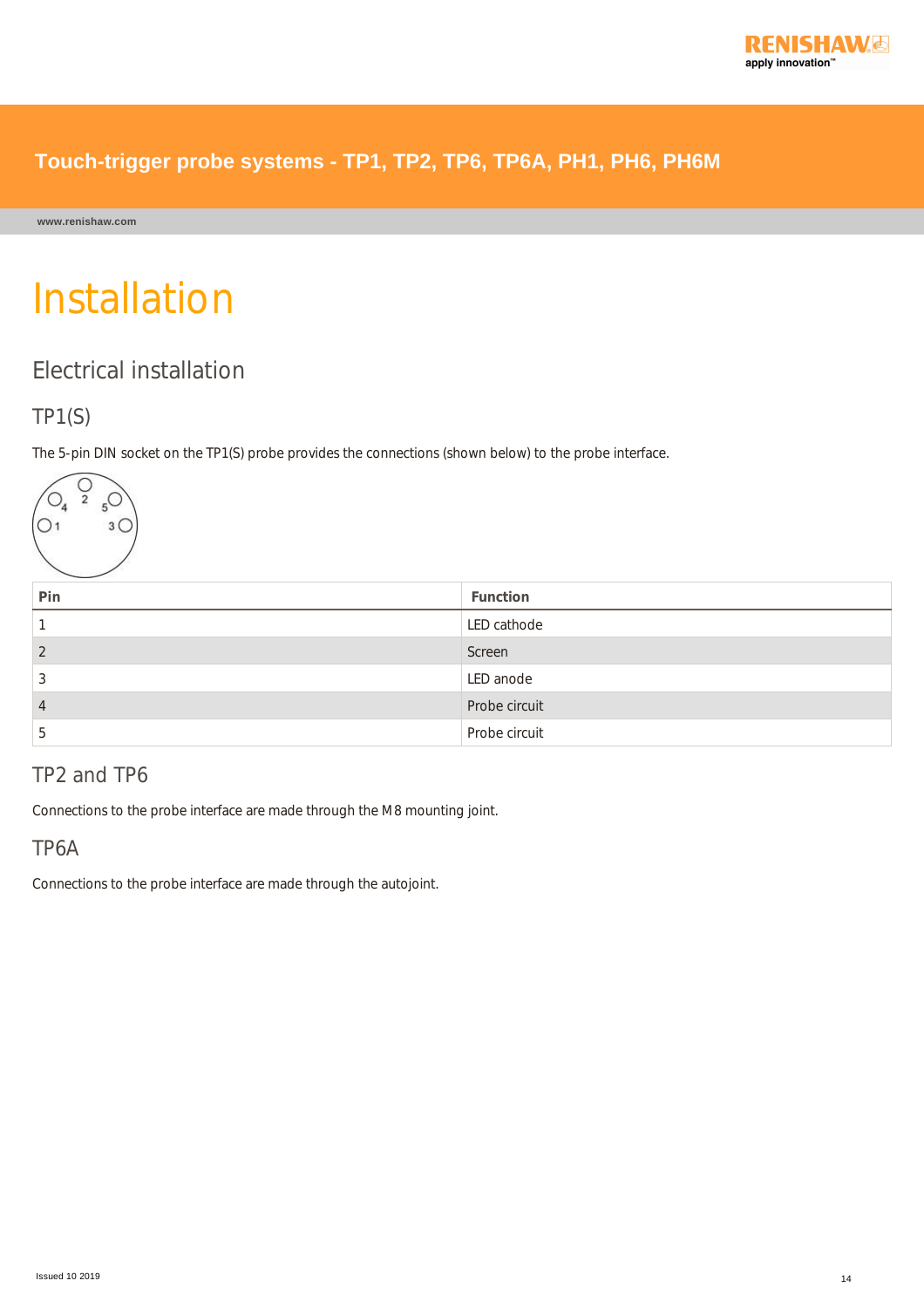

**www.renishaw.com**

## Fitting a stylus



To fit a stylus to a Renishaw touch-trigger probe, insert the correct threaded stylus or stylus adaptor into the stylus mount and tighten the stylus securely using the S7 stylus tool provided. Tightening the stylus by any means other than the stylus tool provided (e.g. spanners, drill bits, etc.) may cause internal damage to the probe mechanism.



**NOTE:** All stylus joints should be clean and free from dirt or debris.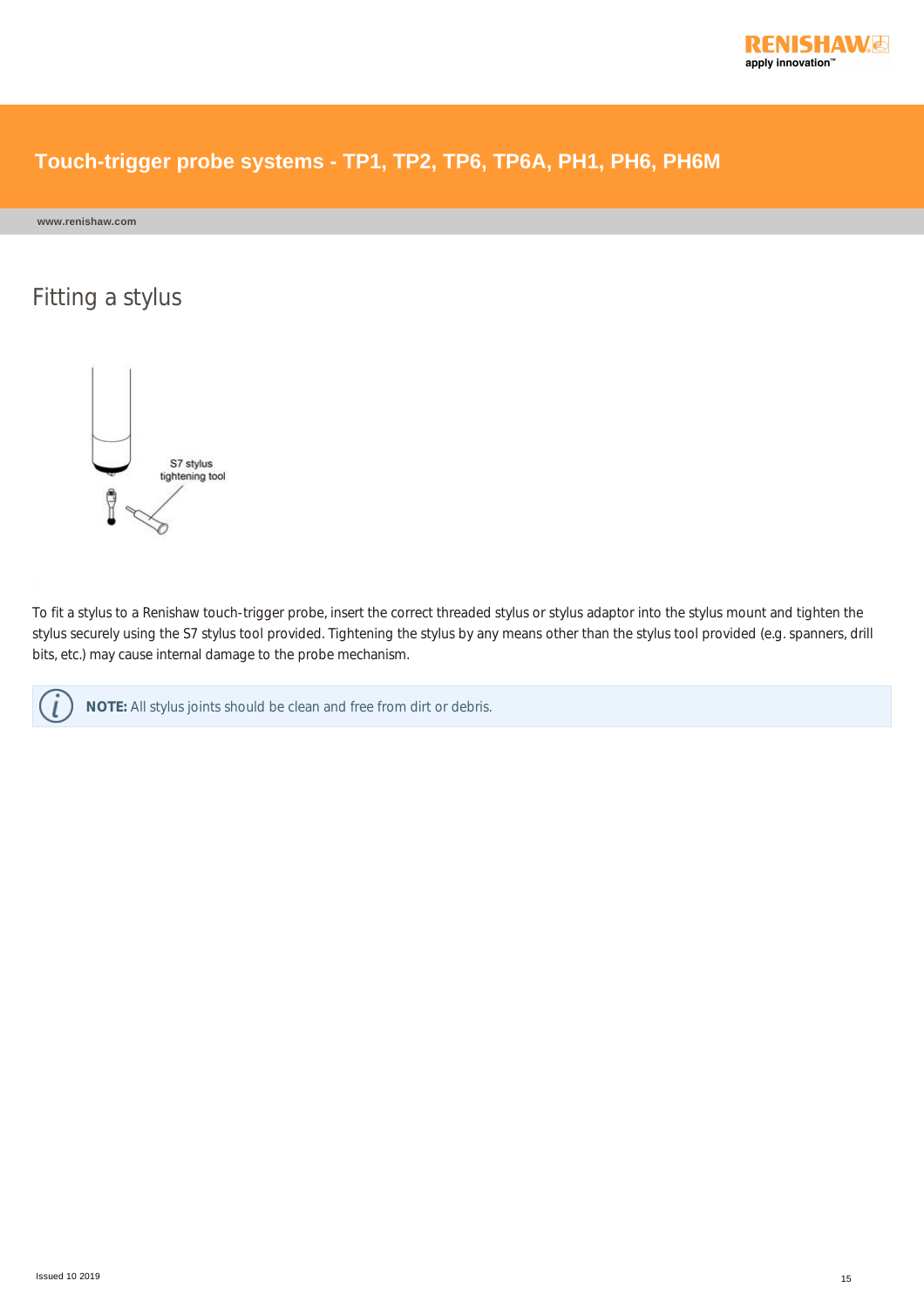**www.renishaw.com**

# Applications guide

## Stylus selection

In the majority of probing applications, to maximise accuracy we recommend that you:

• Keep styli short and stiff

The more the stylus bends or deflects, the lower the accuracy. Probing with the minimum stylus length for your application is recommended and where possible the use of one piece styli is suggested. Probing with excessive styli / extension combinations should therefore be avoided.

• Keep the stylus ball as large as possible

This will ensure maximum ball / stem clearance whilst providing a greater yet rigid effective working length (EWL). Using larger ruby balls also reduces the effect of surface finish of the component being inspected.

EWL is the penetration that can be achieved by any ruby ball before its stem fouls against the feature. Generally, the larger the ball diameter, the greater the EWL (see figure below).



|   | Overall working length |
|---|------------------------|
| ◡ | ' EWL                  |
| v | Ball / stem clearance  |

EWL can also be affected by assembly tolerances. For this reason, Renishaw styli are assembled to exacting standards in controlled conditions.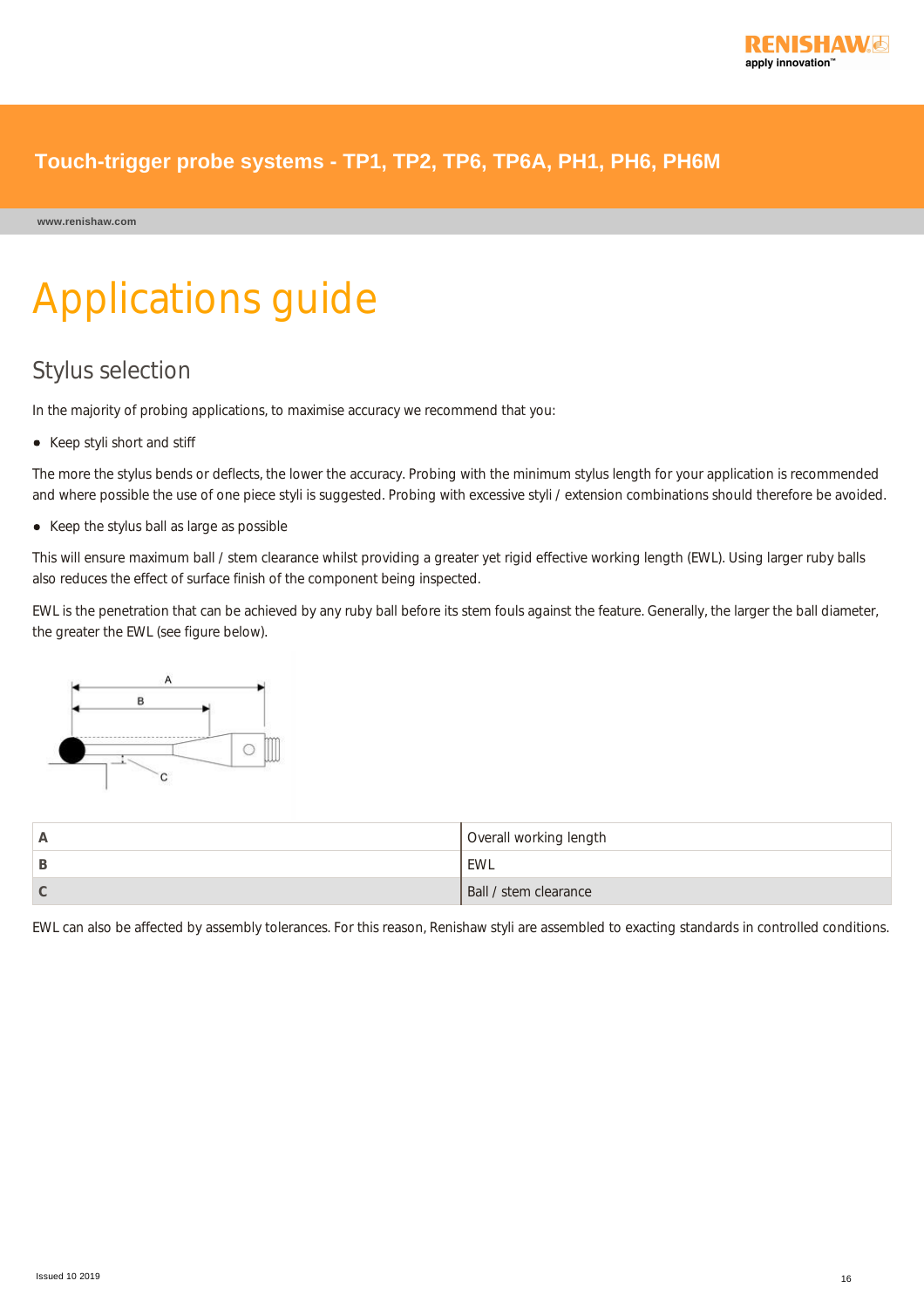

#### **www.renishaw.com**

## Trigger force

Trigger force is the amount of pressure applied by the helical compression spring onto the pivotal plate and bearing points to hold the stylus mount in place.

The trigger force is preset by Renishaw but can be altered for any of the following reasons:

- to permit the use of longer styli on the probe
- to permit the use of heavier styli on the probe
- if the preset trigger force has decreased due to probe use
- if the acceleration of the CMM is causing illegal triggers

**NOTE:** Changing the probe trigger force will affect the probe's measurement performance. It is important to requalify the probe configuration and check the measurement performance of the probe system after any adjustment has been made to the trigger force.

All Renishaw's touch-trigger probes have an optimum trigger force setting for general purpose applications as detailed in the table below.

#### **Trigger force:**

| CMM probes  | Stylus length (typical) | Optimum trigger force (preset   Trigger force range<br>by Renishaw) |                   |
|-------------|-------------------------|---------------------------------------------------------------------|-------------------|
| TP1(S)      | 31 mm (PS1-1R)          | 0.15 N                                                              | $0.1 N - 0.5 N$   |
| $TP2-5$ way | 10 mm (PS12R)           | $0.07$ N - 0.08 N                                                   | $0.07$ N - 0.15 N |
| TP6 / TP6A  | 21 mm (PS1-12R)         | $0.11$ N - 0.13 N                                                   | $0.11$ N - 0.3 N  |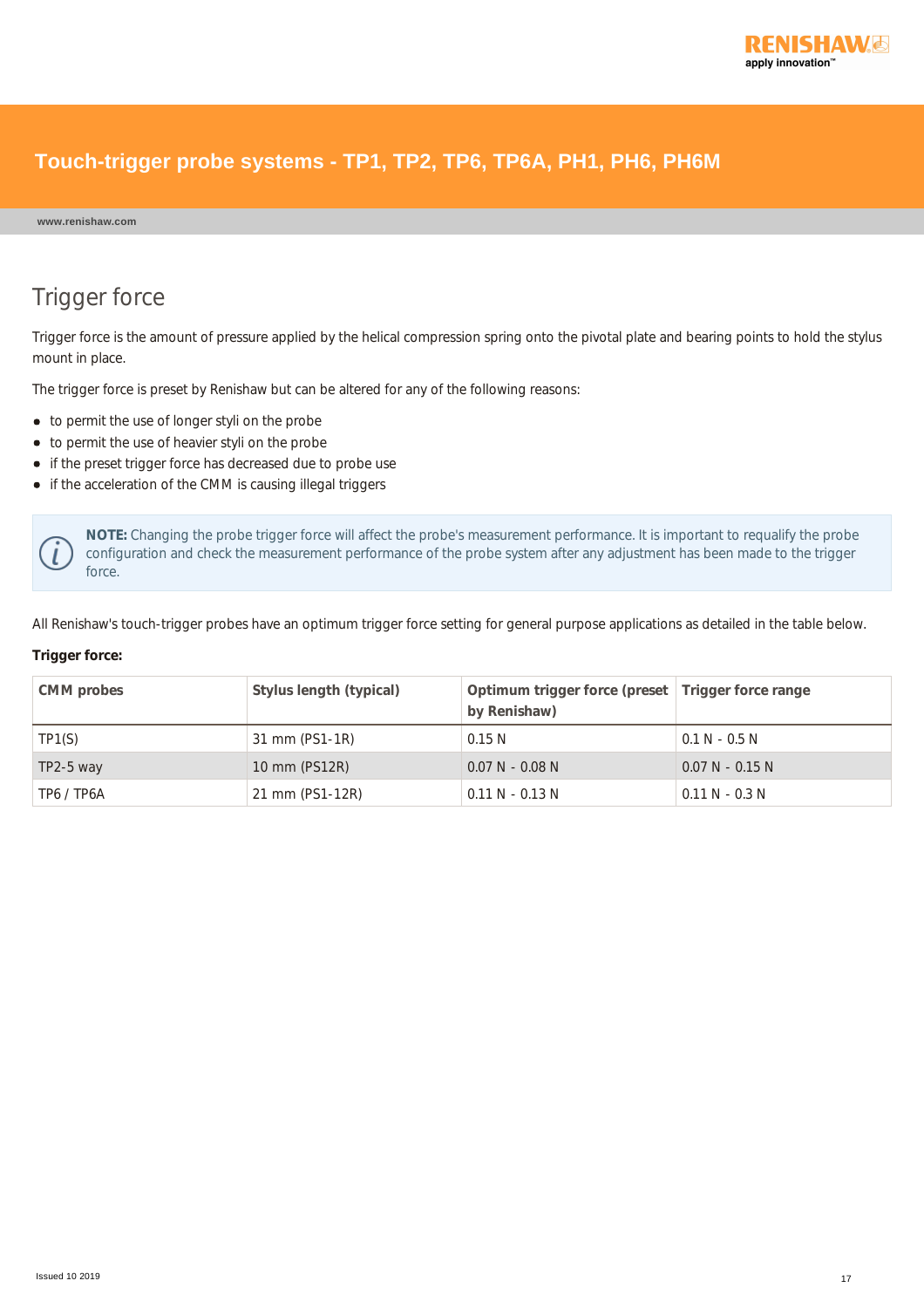

#### **www.renishaw.com**

#### Checking trigger force with the Renishaw gram gauge

1. Ensure that the probe is held firmly in position (preferably on a CMM) and connected to an interface to detect a probe trigger.

2. Establish the direction of trigger which gives the minimum resistance. The most practical way of doing this is to gently deflect the stylus with a finger, trying different directions. There are three lobes which produce three maximum and three minimum force directions. These can easily be found with a minimum of practice.



3. Set the gram gauge maximum force indicator to the zero point and place the gram gauge flat on the CMM table. Move the stylus tip to the same height above the surface as the gram gauge lever.

4. Slide the gram gauge slowly sideways so that the flat point on the end of the lever touches the probe stylus ball (ensuring that the probe is deflected in the low force direction). Very slowly continue to move the gram gauge until the probe triggers, at which point stop immediately, back off the gauge and read the maximum force indicator.

5. Repeat this procedure three or four times to ensure consistent results.





**NOTE:** To convert gf to Newtons the following formula is required: Newtons =  $gf / 100$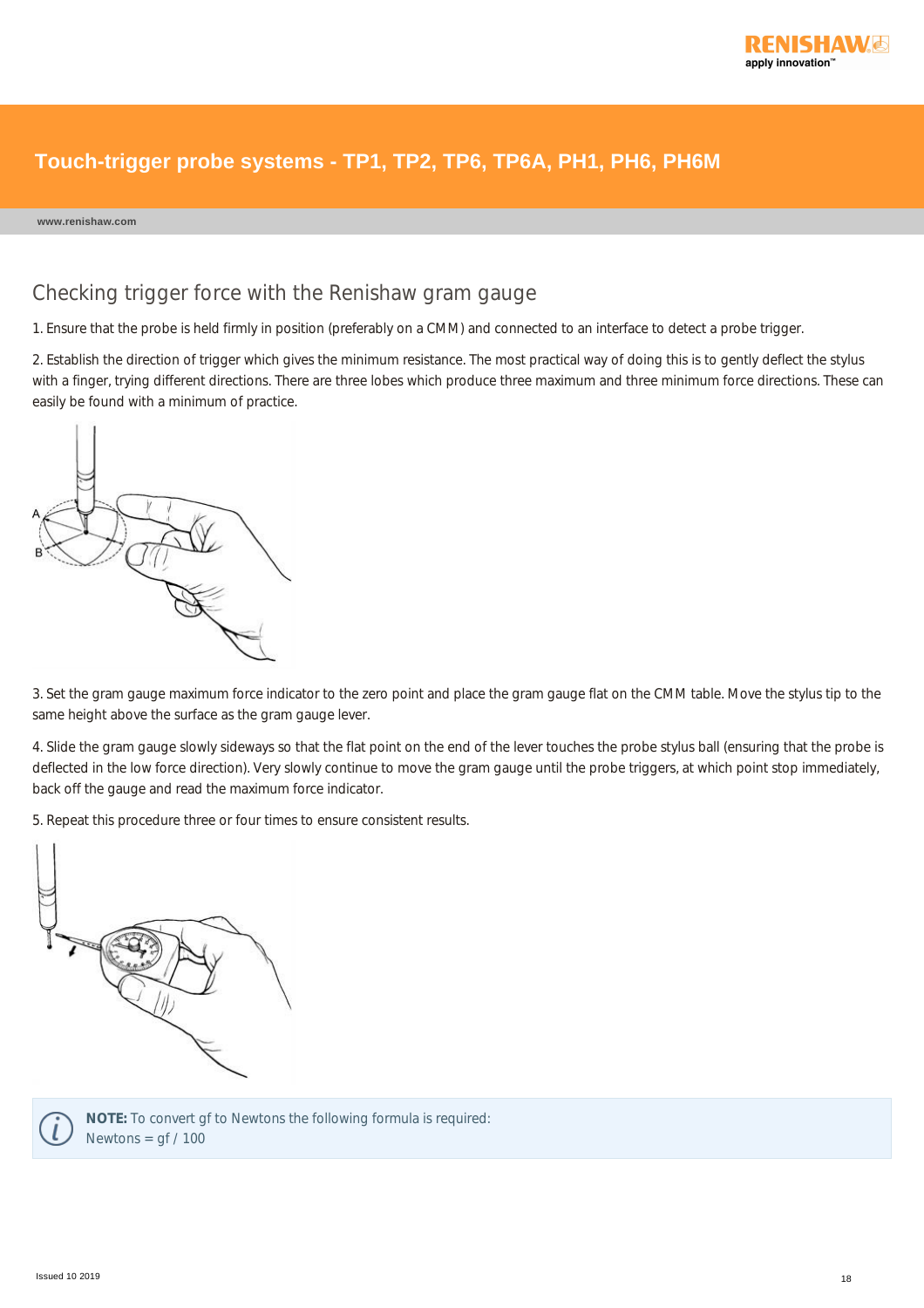

**www.renishaw.com**

### Trigger force adjustment - TP1(S)

The trigger force of a TP1(S) probe is preset by Renishaw at an optimal performance setting, but can be altered if necessary as follows:

- 1. Remove the probe from the quill of your CMM.
- 2. Insert a 2.5 mm AF Allen key (supplied with every probe) into the centre of the shank until you locate a grub screw.
- 3. Adjust this grub screw to alter the trigger force of the probe:
- Clockwise increases the trigger force
- Anticlockwise decreases the trigger force

#### Trigger force adjustment - TP2 and TP6

The trigger force of TP2 and TP6 probes is preset by Renishaw at an optimal performance setting, but can be altered if necessary as follows:

- 1. Remove the probe from the probe head on the quill of your CMM.
- 2. Insert a 1.5 mm AF Allen key (supplied with every probe) into the hole in the centre of the M8 thread until you locate a grub screw.
- 3. Adjust this grub screw to alter the trigger force of the probe:
- Clockwise increases the trigger force
- Anticlockwise decreases the trigger force

#### Trigger force adjustment - TP6A

The trigger force of a TP6A probe is preset by Renishaw at an optimal performance setting, but can be altered if necessary as follows:

- 1. Remove the probe from the probe head on the quill of your CMM.
- 2. Ensure that the cam of the autojoint is in the unlocked position.
- 3. Insert a 1.5 mm AF Allen key (supplied with every probe) through the cam towards the centre of the TP6A until you locate a grub screw.
- 4. Adjust this grub screw to alter the trigger force of the probe:
- Clockwise increases the trigger force
- Anticlockwise decreases the trigger force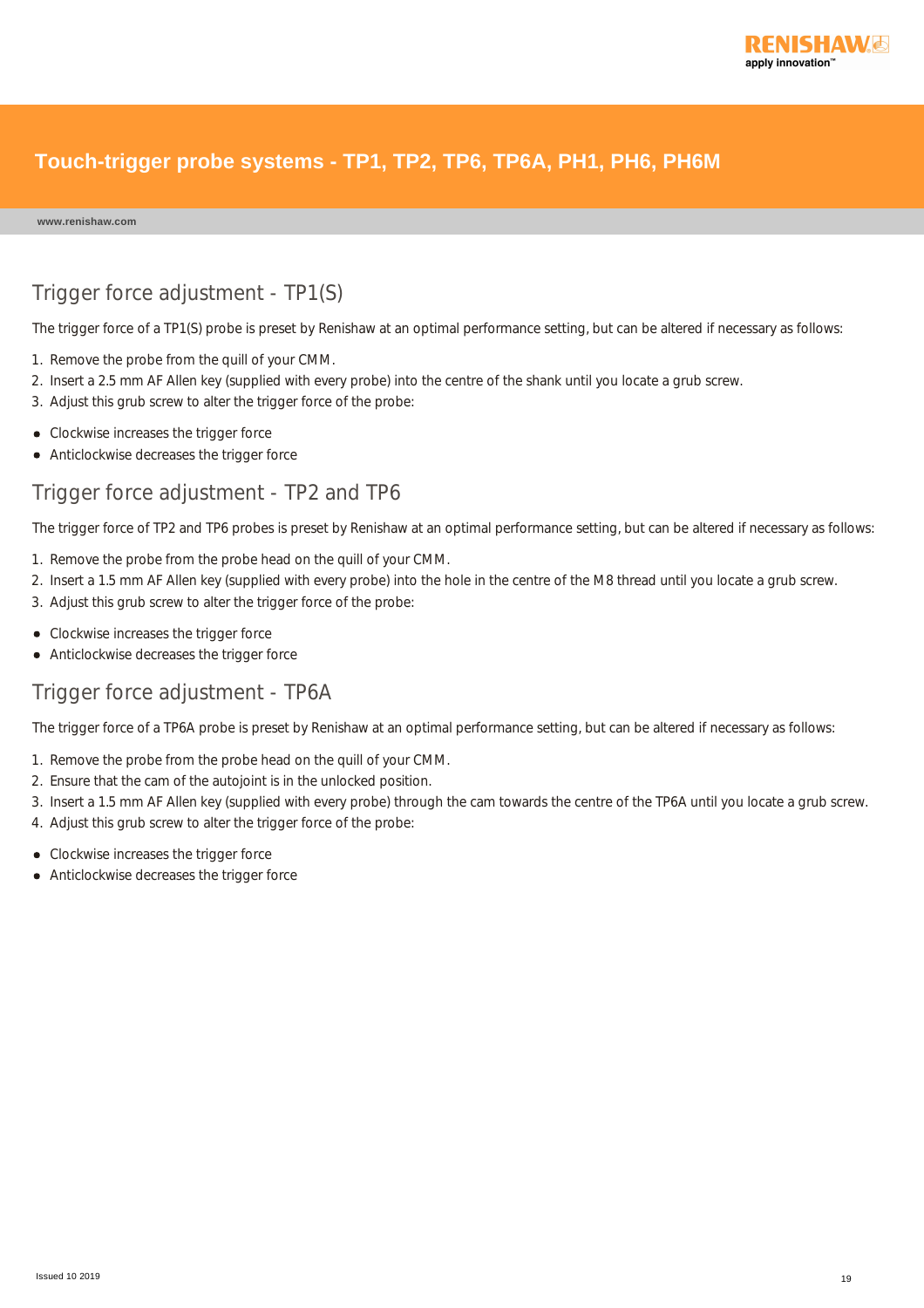

**www.renishaw.com**

# Manual probe heads product overview

Renishaw manual probe heads detailed in this user's guide are designed to suit any CMM and this specifically covers:

- $\bullet$  PH1
- $\bullet$  PH6
- PH6M

Each is designed for a specific application and purpose. The figure below explains the product interconnections and both include the MH8 and MIH for completeness.

| Probe head      | Number of probes<br>carried |   | Orientation - A-axis   Orientation - B-axis   Orientation - | Repeatable | Probe joint |
|-----------------|-----------------------------|---|-------------------------------------------------------------|------------|-------------|
| PH <sub>1</sub> |                             |   |                                                             |            | M8 bush     |
| PH <sub>6</sub> |                             | × | ×                                                           | x          | M8 bush     |
| PH6M            |                             | × | ×                                                           |            | Autojoint   |
| <b>MIH</b>      |                             |   |                                                             |            | Autojoint   |
| MH <sub>8</sub> |                             |   |                                                             |            | M8 bush     |

Probe head / touch-trigger probe compatibility: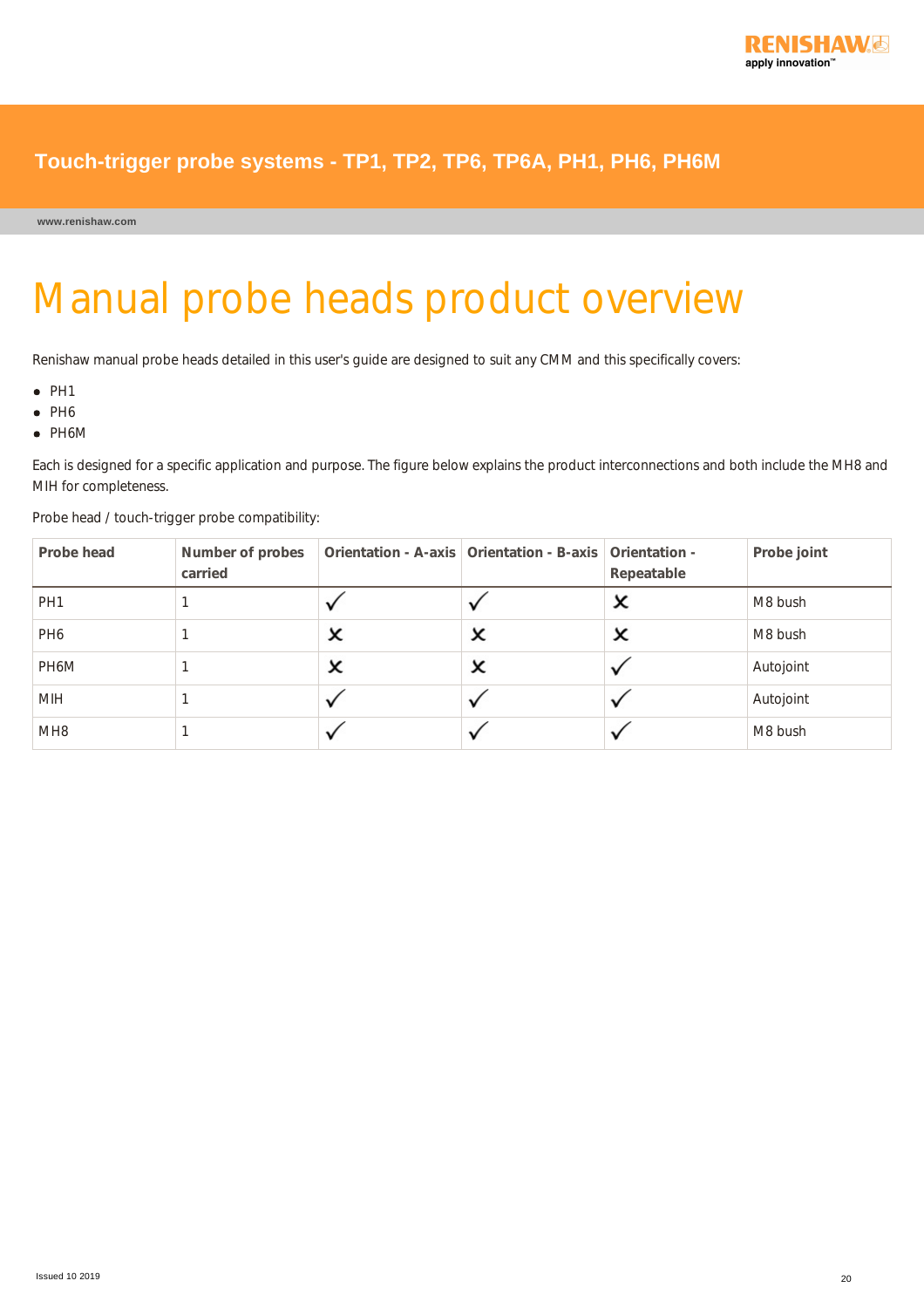

**www.renishaw.com**



\* This probe head can only connect one electronic probe (e.g. TP200).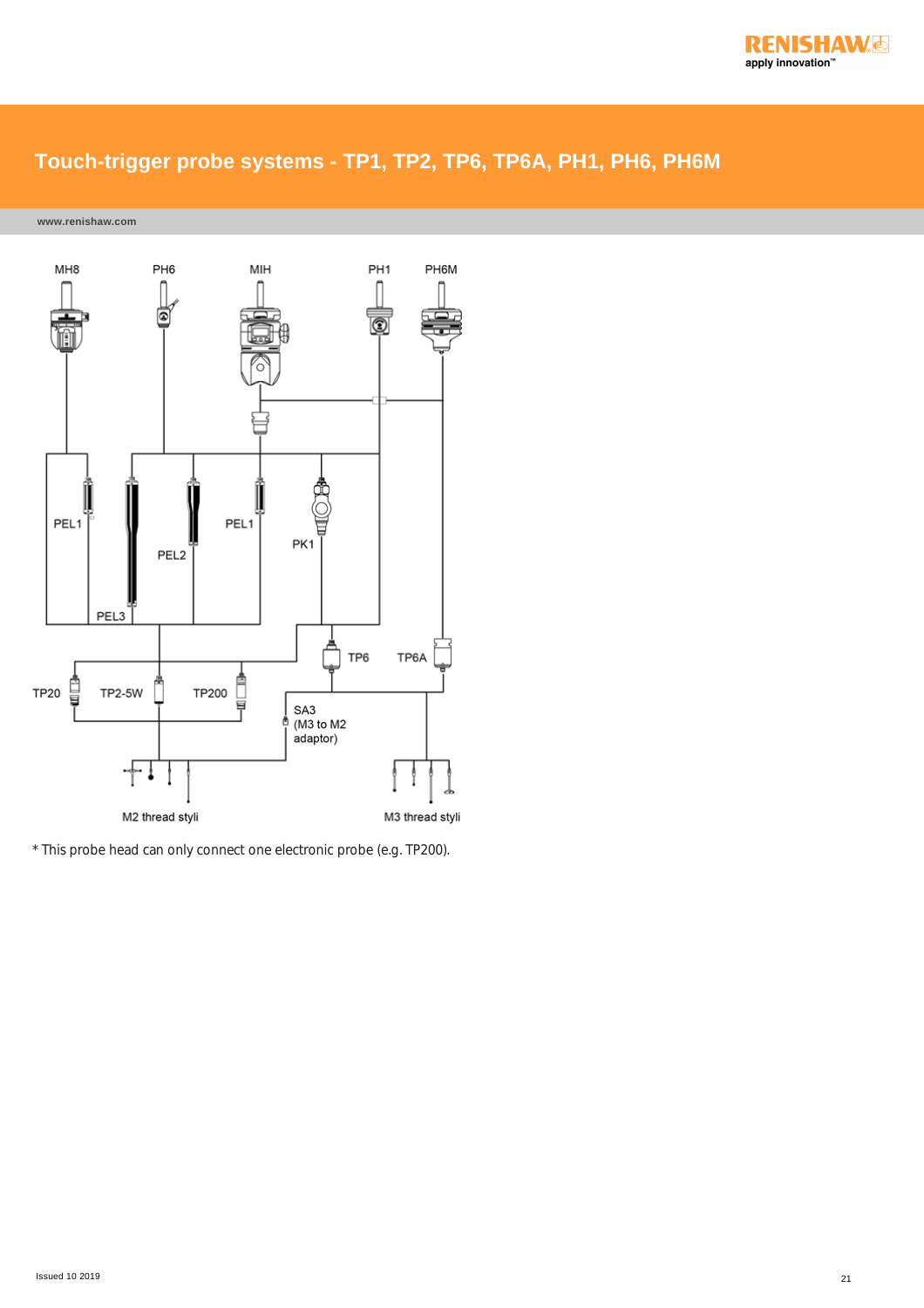

**www.renishaw.com**

# Manual probe heads description and operation

Renishaw manual probe heads provide the mechanical and electrical connections required when using the majority of Renishaw touch-trigger probes on a co-ordinate measuring machine (CMM).

Installed within the quill of the CMM via the shank supplied, a manual probe head permits a CMM touch-trigger probe to be held rigidly in position. It also allows a touch-trigger probe to be connected to a Renishaw probe extension bar and probe knuckle joint for improved probe orientation and component penetration (where indicated).

## PH1 manual probe head

The PH1 is a general purpose, swivel-type probe head. Its compact design makes it ideally suited to a CMM where manual orientation of a Renishaw M8 touch-trigger probe is required.

The PH1 provides two axes of movement. The A-axis allows probe orientation in the vertical plane; the B-axis allows rotational probe orientation. Axis rotation is in relation to the shank mount.

The PH1 manual probe head incorporates the following primary components and is supplied with the following tools:

- PH1 probe head [1]
- Probe cable (to probe interface) [2]
- Shank [3]
- 2.5 mm AF Allen key [4] (for tightening the shank socket screws)
- 2 mm AF Allen key [5] (for adjusting the B-axis locking force)
- Probe status LED [6]
- 3 mm AF Allen key [7] (for adjusting the A-axis orientation)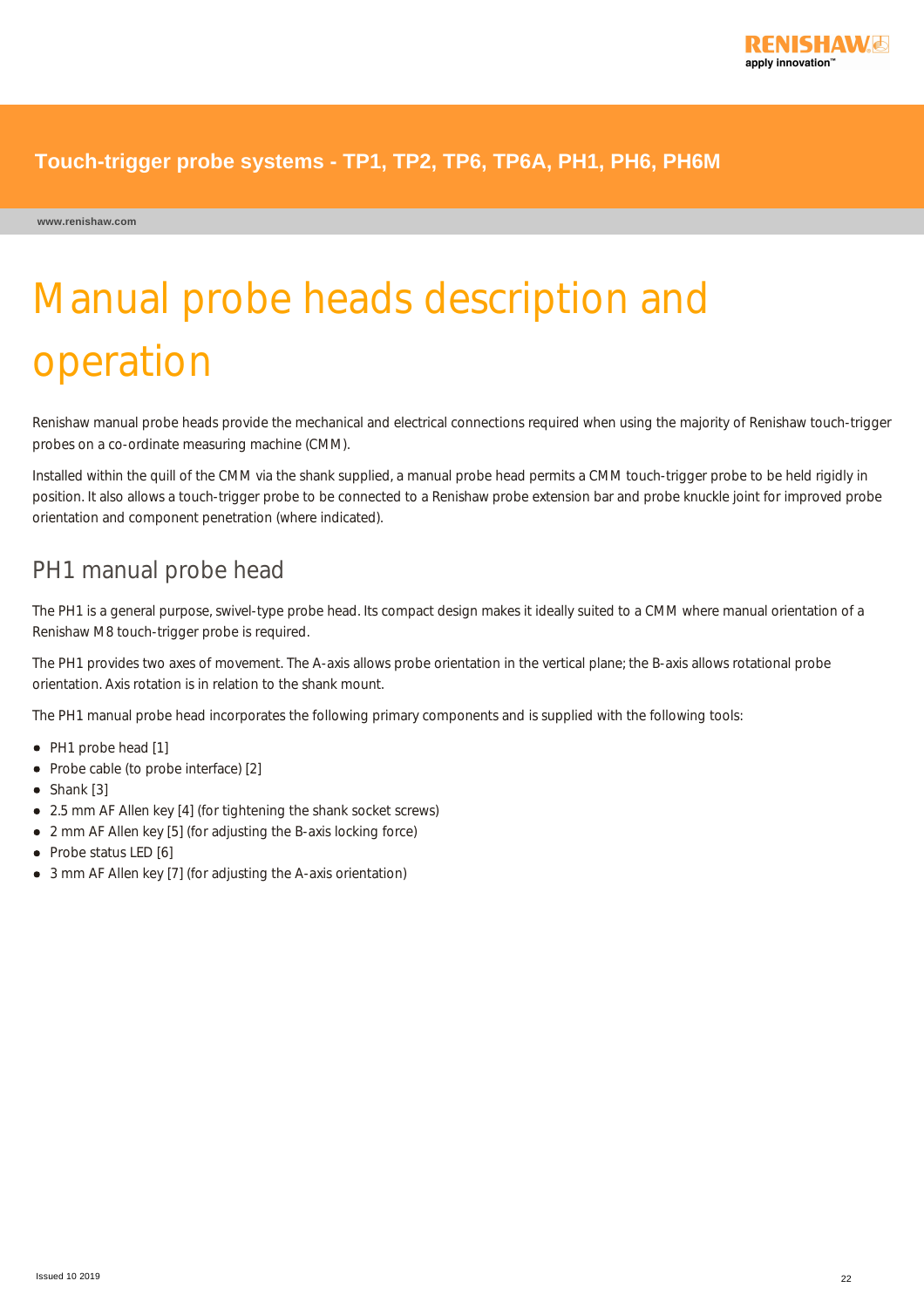**www.renishaw.com**



|   | PH1 probe head                               |
|---|----------------------------------------------|
|   | Probe cable (not supplied)                   |
|   | Shank                                        |
|   | 2.5 mm AF Allen key                          |
| 5 | 2 mm AF Allen key                            |
| 6 | Probe status LED                             |
|   | 3 mm AF Allen key                            |
| 8 | TP2 5-way touch-trigger probe (not supplied) |
| 9 | B-axis force adjustment screw                |

The A-axis may be swivelled through ±115° and locked in position using the 3 mm AF Allen key [7] supplied. For instructions on how to move and lock the A-axis, see 'Moving and locking the A-axis'.

The B-axis is indexable, in 15° steps, through 360°. For instructions on how to move and lock the B-axis, see 'Moving and locking the B-axis'.

Connection of the PH1 to the CMM is via the probe cable [2] and an appropriate probe interface (not supplied).

The status of the probe is indicated by the probe status LED [6]. This is normally lit when the probe is ready for use and extinguishes as the probe triggers.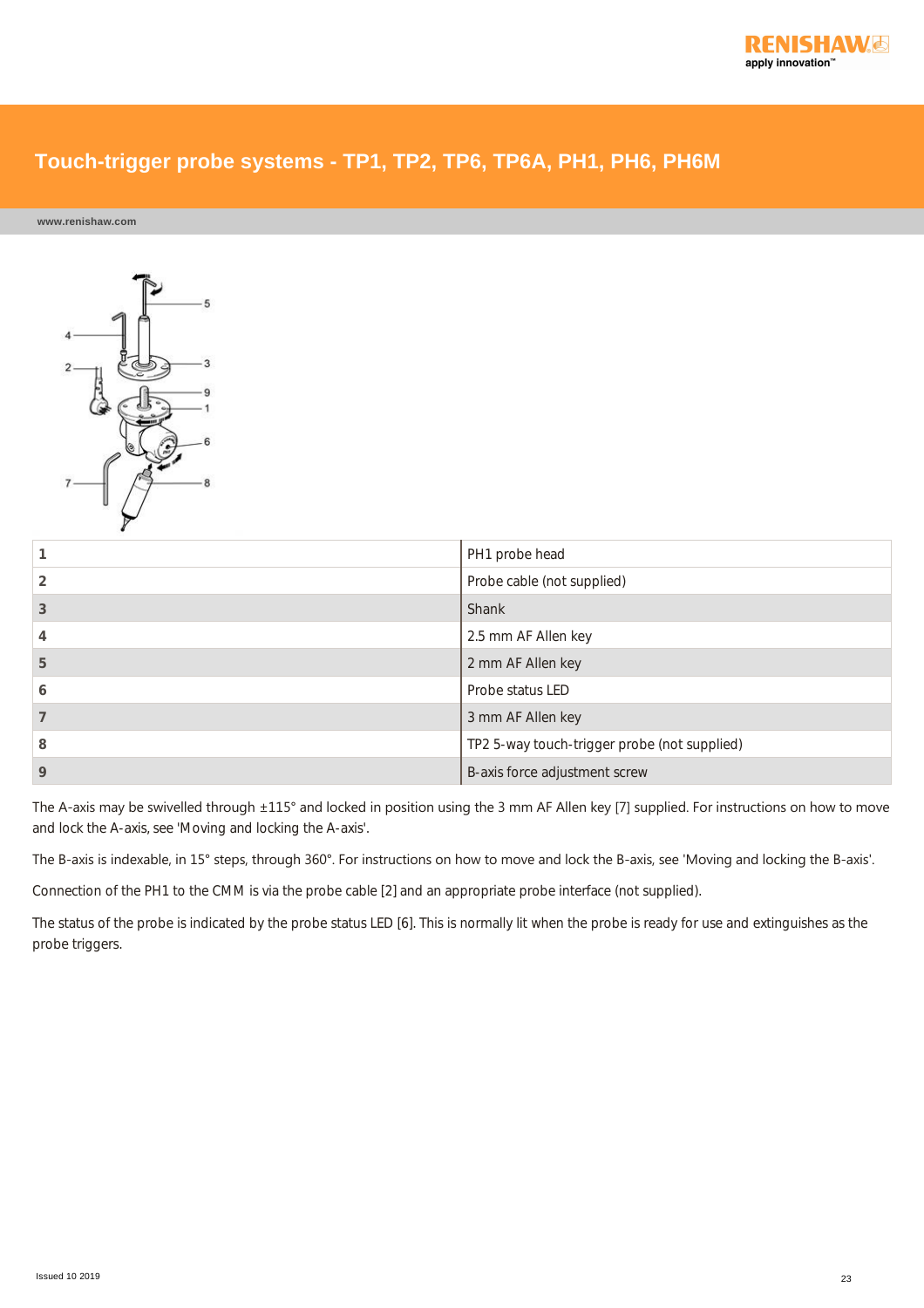

**www.renishaw.com**

#### Technical data - PH1

| Number of sockets        | One                                                 |
|--------------------------|-----------------------------------------------------|
| Style of probe joint     | M8 bush                                             |
| Probe status indication  | One LED located on the A-axis swivel                |
| Cable connection         | Renishaw standard 5-pin DIN 180 socket              |
| Overtravel break load    | Adjustable from 0.02 kgf (0.44 lbf) to locked solid |
| A-axis indexing          | ±115°                                               |
| <b>B-axis indexing</b>   | 15° steps through 360°                              |
| Weight (excluding shank) | 125 g (0.28 lb)                                     |

#### Installing and connecting the PH1

For instructions on how to install and connect the PH1, see "Installing a manual probe head".

#### Moving and locking the A-axis

The A-axis may be swivelled through ±115° and locked in any position, as described below:

- 1. Insert the 3 mm AF Allen key [2] (supplied) into the Allen cap-head screw [1] located within the B-axis body.
- 2. Rotate the Allen key [2] in the counter-clockwise direction to release the holding pressure on the A-axis [3].
- 3. Swivel the A-axis [3] into the required position.
- 4. Hold the A-axis [3] in this position, and reassert the holding pressure on the A-axis by rotating the Allen key [2] in the clockwise direction.



|   | Cap-head screw    |
|---|-------------------|
| - | 3 mm AF Allen key |
|   | A-axis            |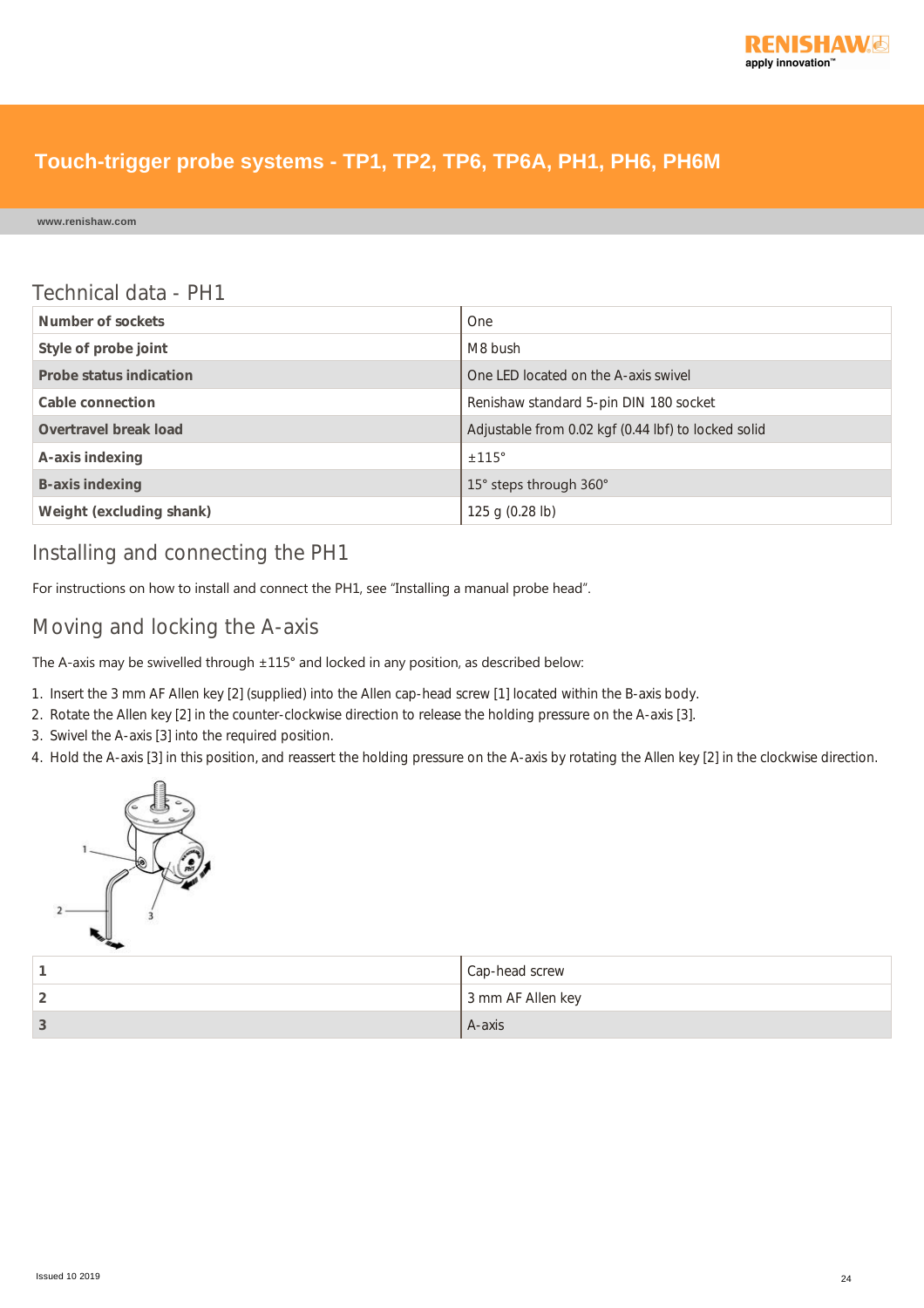

**www.renishaw.com**

#### Moving and locking the B-axis

The B-axis locking force of the PH1 can be adjusted so that no B-axis rotation is possible. If the PH1 will not index by hand, the locking force must be decreased.

To decrease the locking force, see 'Locking the B-axis'.

#### **Moving the B-axis**

The B-axis of the PH1 can be indexed in 15° increments throughout the 360° axis of rotation. Do this as described below:

- 1. Hold the A-axis of the PH1.
- 2. Rotate the B-axis of the probe to the required step.
- 3. Release the A-axis.

#### **Locking the B-axis**

Adjust the holding force of the B-axis as described below:

- 1. With the PH1 removed from the quill of the CMM, insert the 2.5 mm AF Allen key [1] into the centre of the shank [2] until it locates the head of the B-axis force adjustment screw [3].
- 2. Adjust the B-axis force adjustment screw [3] as follows:
- Rotate clockwise to increase the holding force
- Rotate counter-clockwise to decrease the holding force



|    | 2.5 mm AF Allen key           |
|----|-------------------------------|
|    | Shank                         |
| -3 | B-axis force adjustment screw |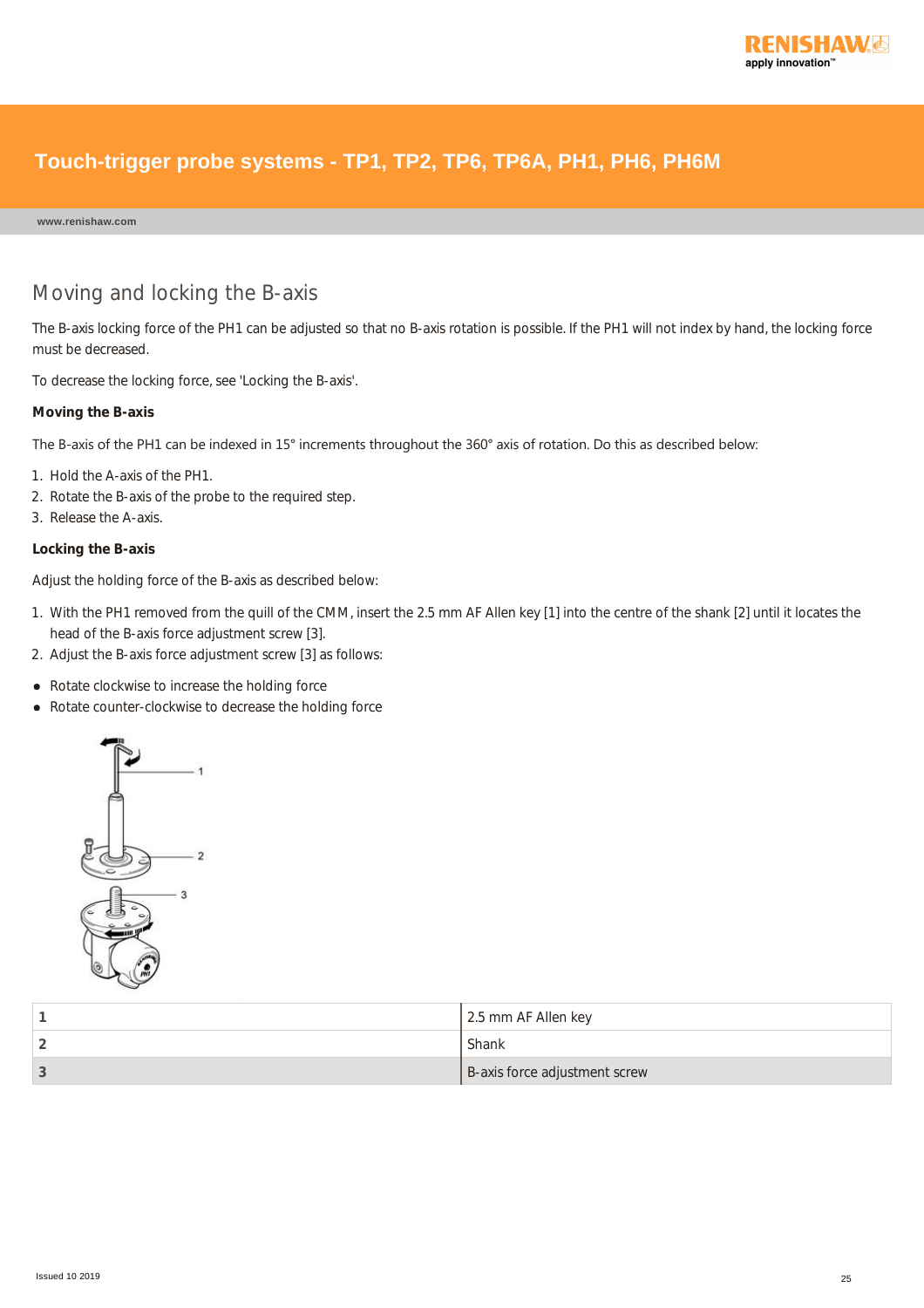

**www.renishaw.com**

## PH6 manual probe head

The PH6 is a compact, vertically mounted probe head that is ideally suited to a manual CMM where a single probe is required. It can be used with TP2, TP6, and TP20 touch-trigger probes.

The PH6 incorporates the following primary components:

- PH6 probe head / shank assembly with integral cable [1]
- Probe status LED [2]

The status of the probe is indicated by the probe status LED [2] that is located within the body of the probe head. During normal operation, the LED indicates the probe status as follows:

- LED illuminated: Probe is seated and is ready for use
- LED extinguished: Probe has triggered / no probe is fitted



| PH6 probe head, shank and integral cable |
|------------------------------------------|
| Probe status LED                         |
| Touch-trigger probe (not supplied)       |

### Technical data - PH6

| Number of sockets        | One                      |
|--------------------------|--------------------------|
| Style of probe joint     | M8 bush                  |
| Probe status indication  | One LED                  |
| Cable connection         | Dedicated integral cable |
| Weight (excluding shank) | 48g (0.11 lb)            |

## Installing and connecting the PH6

For instructions on how to install and connect the PH6, see 'Installing a manual probe head'.

The PH6 is fitted with an integral cable, connector, and shank. These cannot be changed.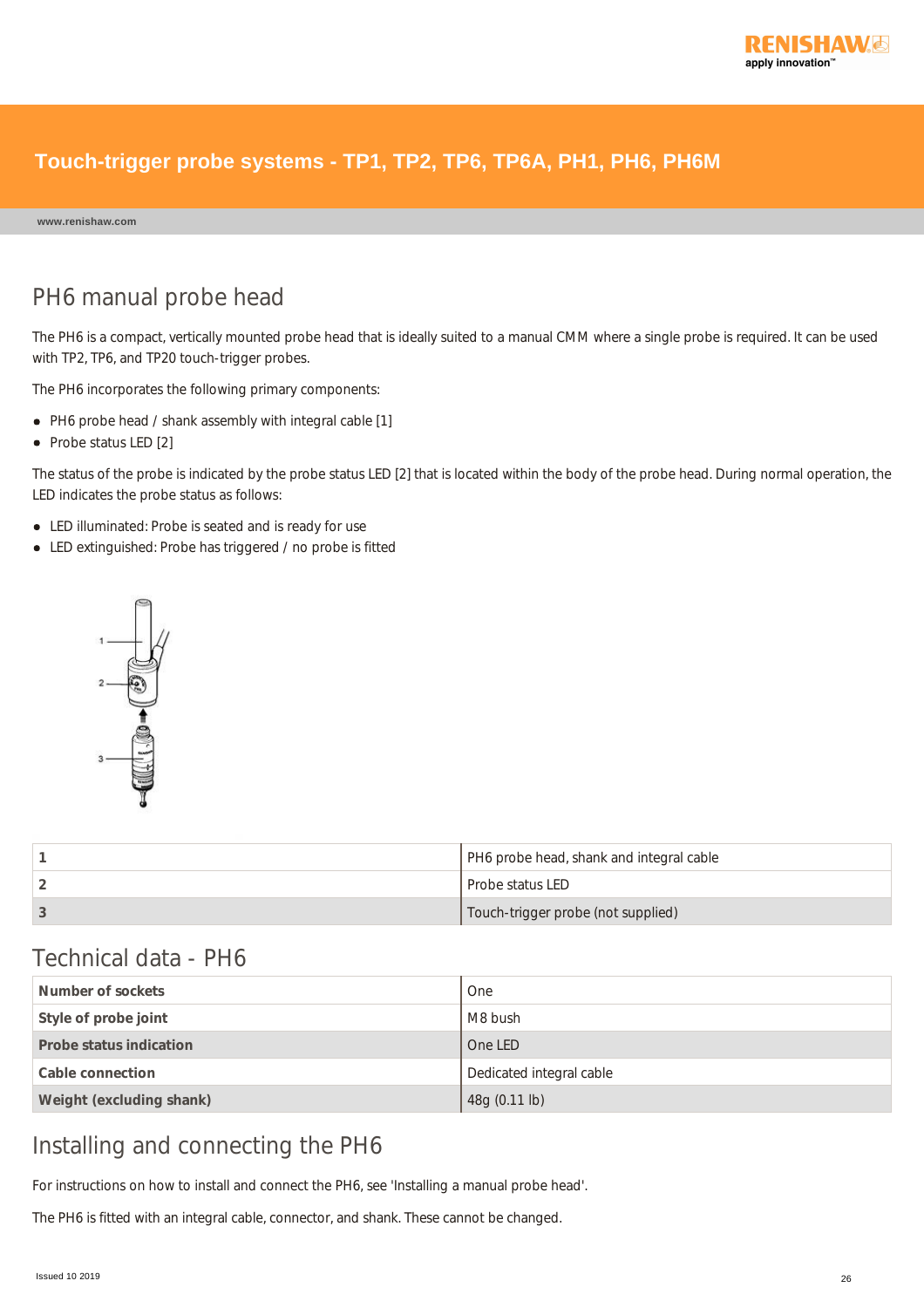

**www.renishaw.com**

## PH6M manual probe head

The PH6M is a fixed probe head that incorporates the Renishaw autojoint [6]. It has the ability to convey complex probe signals via its 15-way micro 'D' connector, thus permitting the use of the Renishaw TP7 high accuracy touch‐trigger probe and OPT6M optical touch‐trigger probe.

The PH6M incorporates the following primary components and is supplied with the following tools:

- PH6M probe head [1]
- 2.5 mm AF Allen key [2] (for tightening shank socket screws)
- Shank [3]
- Probe status LED [5]
- Autojoint adaptor [6]
- S10 joint key [7]



|   | PH6M probe head                       |
|---|---------------------------------------|
|   | 2.5 mm AF allen key                   |
| 3 | Shank                                 |
|   | Multiwired probe cable (not supplied) |
| 5 | Probe status LED                      |
| 6 | Autojoint adapter (not supplied)      |
|   | S10 joint key                         |

The probe head can be used with all Renishaw standard CMM touch-trigger probes and accessories. It can also be used with the PAA adaptor and M8 extension bars.

Locking and unlocking the autojoint is performed either manually using the S10 joint key [7] supplied, or automatically using the Renishaw autochange system. This allows probes to be changed without the need to requalify.

The status of the probe is indicated by the probe status LED [5]. This is normally lit when the probe is ready for use and extinguishes as the probe triggers.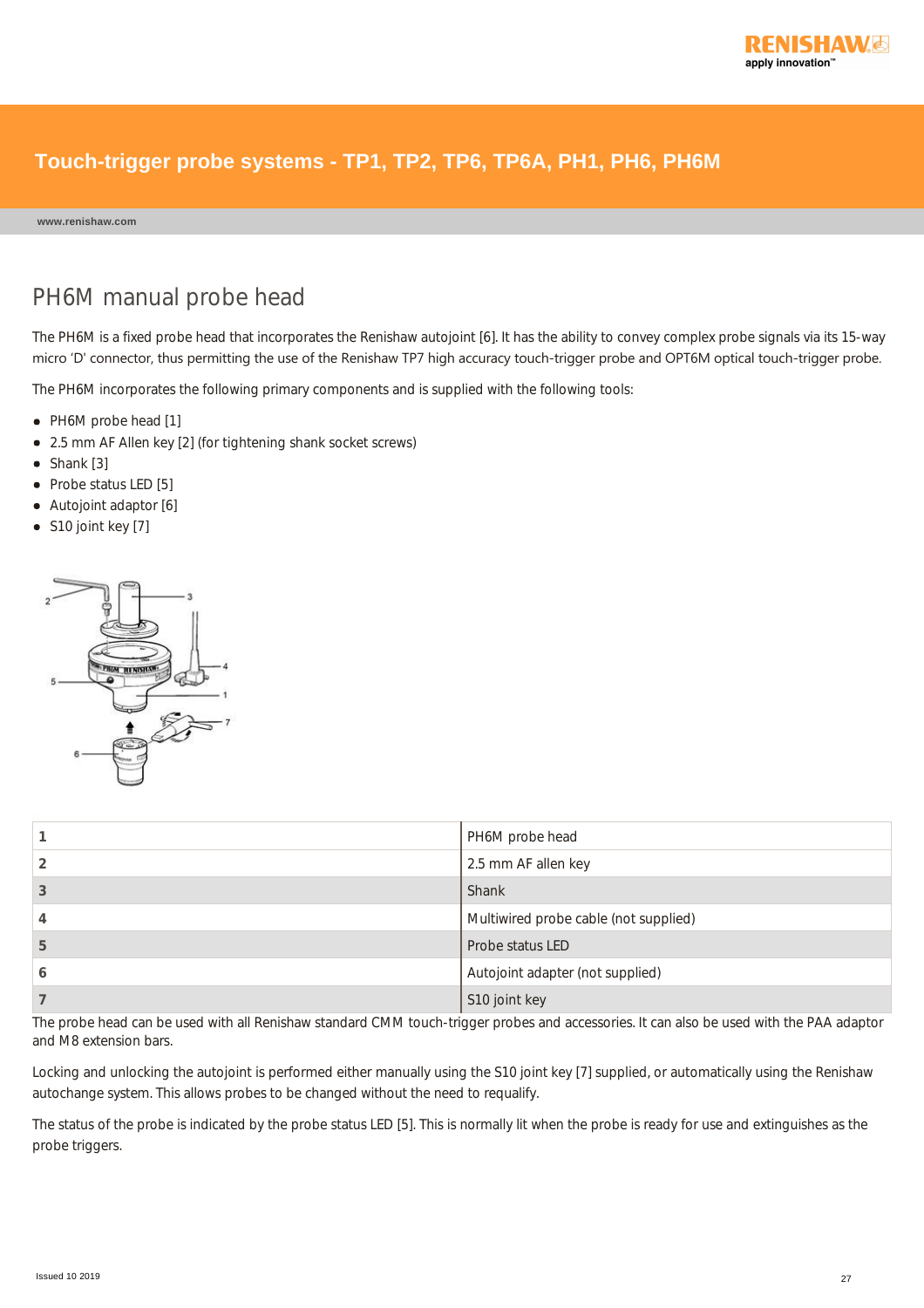

**www.renishaw.com**

#### Technical data - PH6M

| Number of sockets                   | One                                                                    |
|-------------------------------------|------------------------------------------------------------------------|
| Style of probe joint                | Multiwired autojoint                                                   |
| Probe status indication             | One LED                                                                |
| Cable connection                    | 15-way micro D' connector                                              |
| Autojoint repeatability $(2\sigma)$ | 1 µm (0.00004 in) using a TP6A touch-trigger probe and 21 mm<br>stylus |
| Weight                              | 160 g (0.36 lb)                                                        |

## Installing and connecting the PH6M

For instructions on how to install and connect the PH6M, see 'Installing a manual probe head'.

The PH6M is fitted with an integral 15‐pin micro 'D' socket. If required, this socket can be adapted by using a suitable cable to which a 5‐pin DIN socket has been fitted.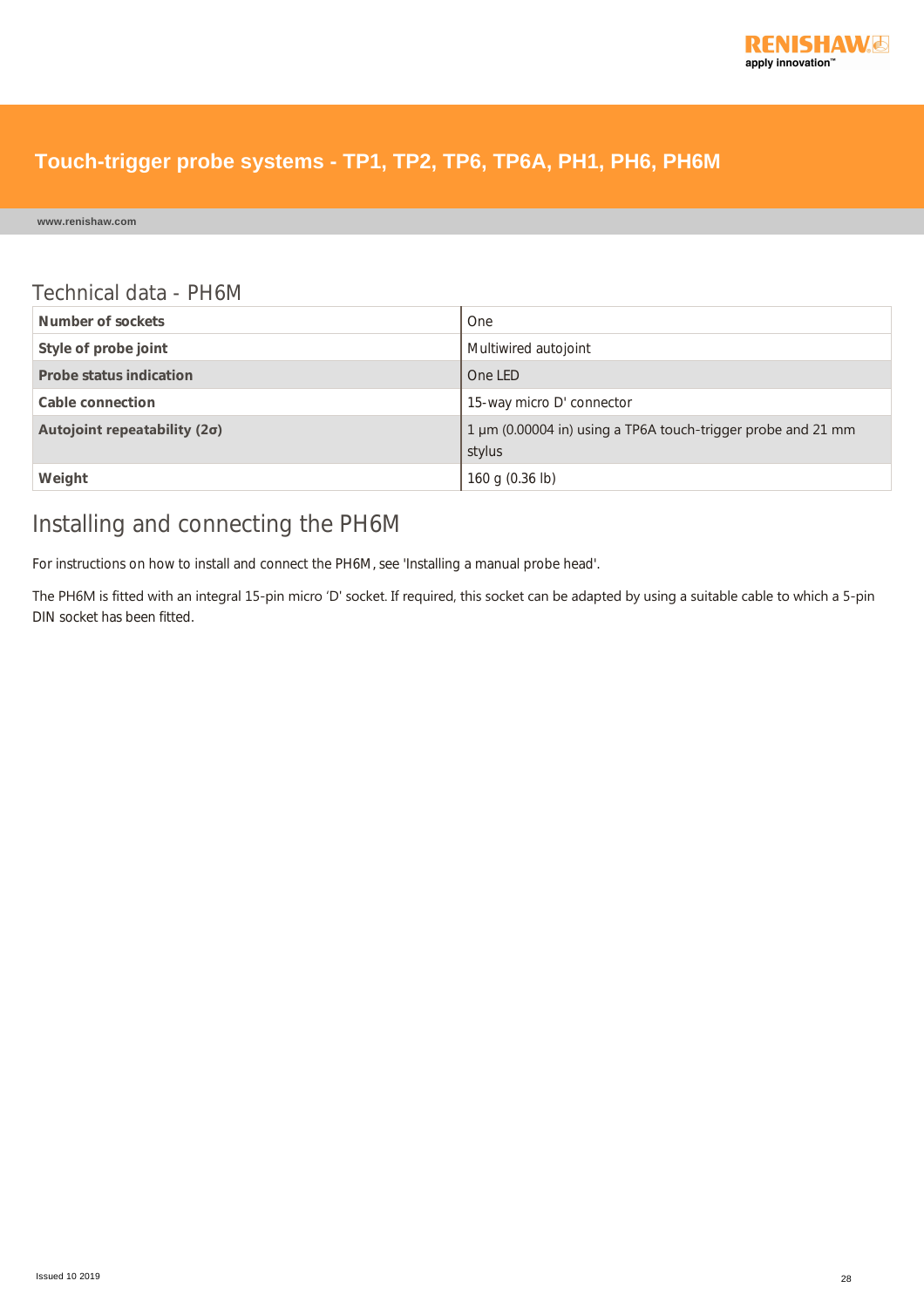

# Installing a manual probe head

## Fitting an M8-threaded CMM touch-trigger probe to a manual probe head

Fit an M8-threaded non-autojointed CMM touch-trigger probe to a manual probe head as described below:

- 1. By hand, screw the threaded end of the touch-trigger probe into the M8 bush of the manual probe head and hand-tighten to secure.
- 2. Fit the S1 'C' spanner (supplied) to the touch-trigger probe as shown below.
- 3. Use the spanner to tighten the touch-trigger probe into the M8 bush.

The S1 'C' spanner is designed to break before any damage can occur to either the probe or the probe head due to over-tightening the probe.

Do not use any other tool to tighten the probe in the probe head as this could result in damage to both the probe and the probe head.

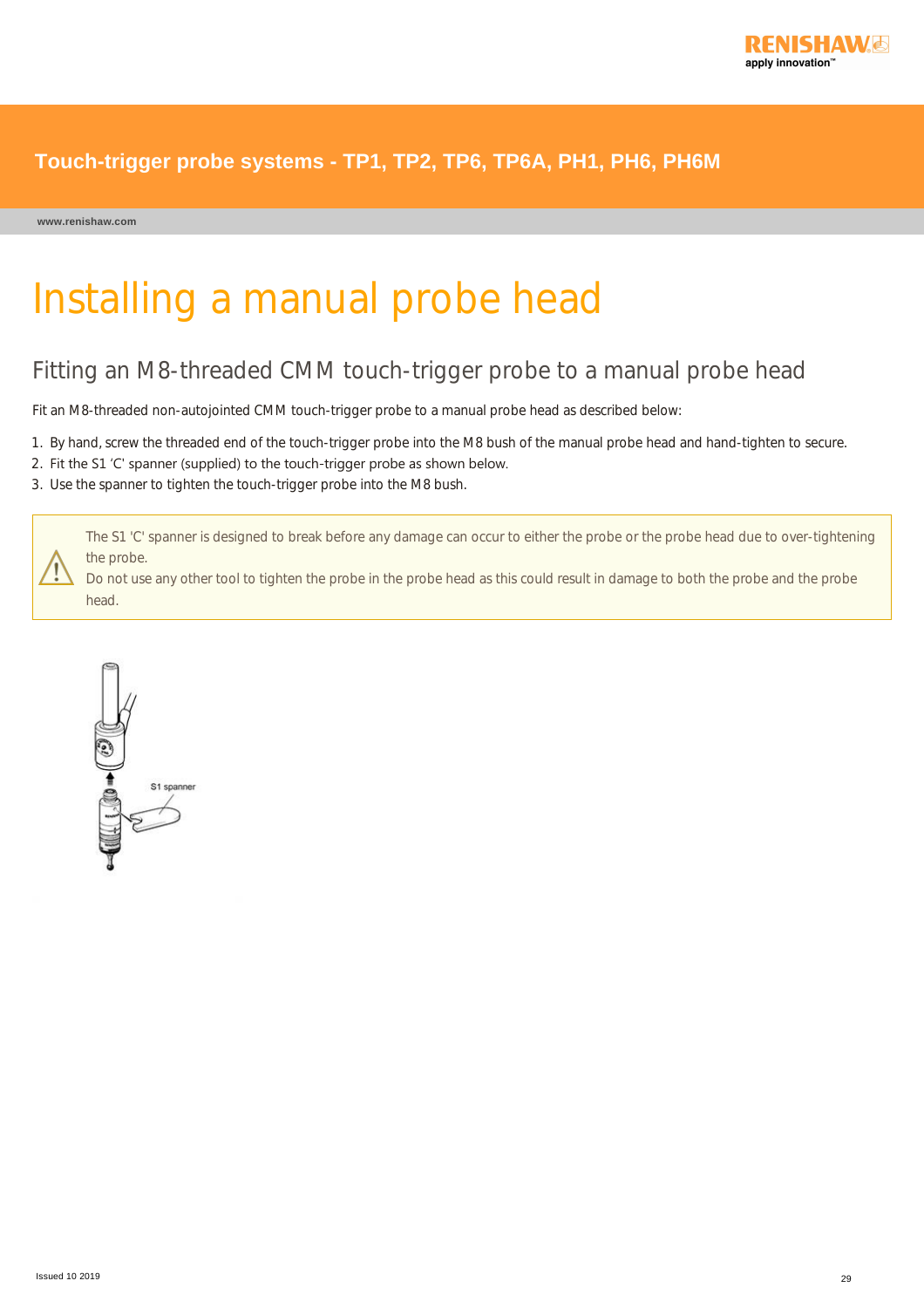

### Fitting an autojointed CMM touch-trigger probe to a manual probe head

The repeatability of the Renishaw autojoint ensures that a probe need only be qualified once. The qualification data can then be recalled whenever the probe is re-attached.

Fit an autojointed CMM touch-trigger probe or PAA series adaptor to a manual probe head as described below:

1. Check that the locking cam on the autojointed probe is in the unlocked position (the slot is horizontal).

2. Offer up the autojointed probe to the PH6M, ensuring that the alignment marks on both the probe and the probe head are correctly aligned.

**NOTE:** If the TP6A touch-trigger probe is to be used in conjunction with the Renishaw autochange system, the TP6A should be locked to the probe head by rotating the cam fully clockwise and then reversing it by 5°.

3. Insert the S10 joint key into the cam of the autojointed probe and rotate clockwise (120°) to lock the probe to the probe head.

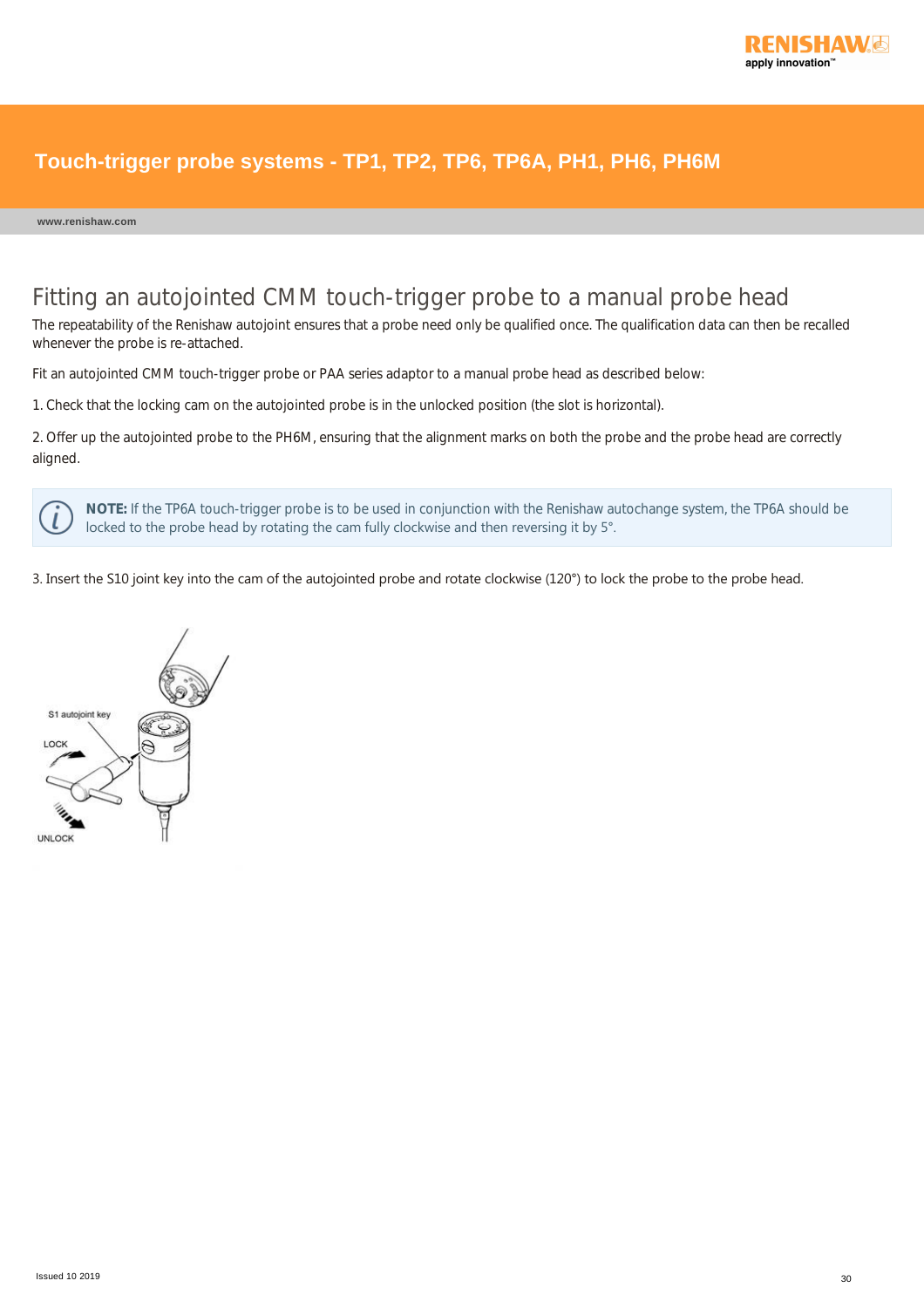

**www.renishaw.com**

## Attaching a shank to a manual probe head (except PH6)

Renishaw products may incorporate either three or four tapped holes to facilitate fitting a shank. Renishaw shanks are supplied with five holes to allow either three-hole or four-hole products to be fitted to them.

Attach a Renishaw shank to a Renishaw manual probe head as described below:

- 1. Locate the shank on to the top of the probe head.
- 2. Align the holes within the shank with those within the probe head.
- 3. Insert an M3 × 6 mm Allen cap screw into each of the three or four tapped holes and hand tighten using the 2.5 mm Allen key supplied.



|   | 2.5 mm AF Allen key              |
|---|----------------------------------|
| , | $M3 \times 6$ mm Allen cap screw |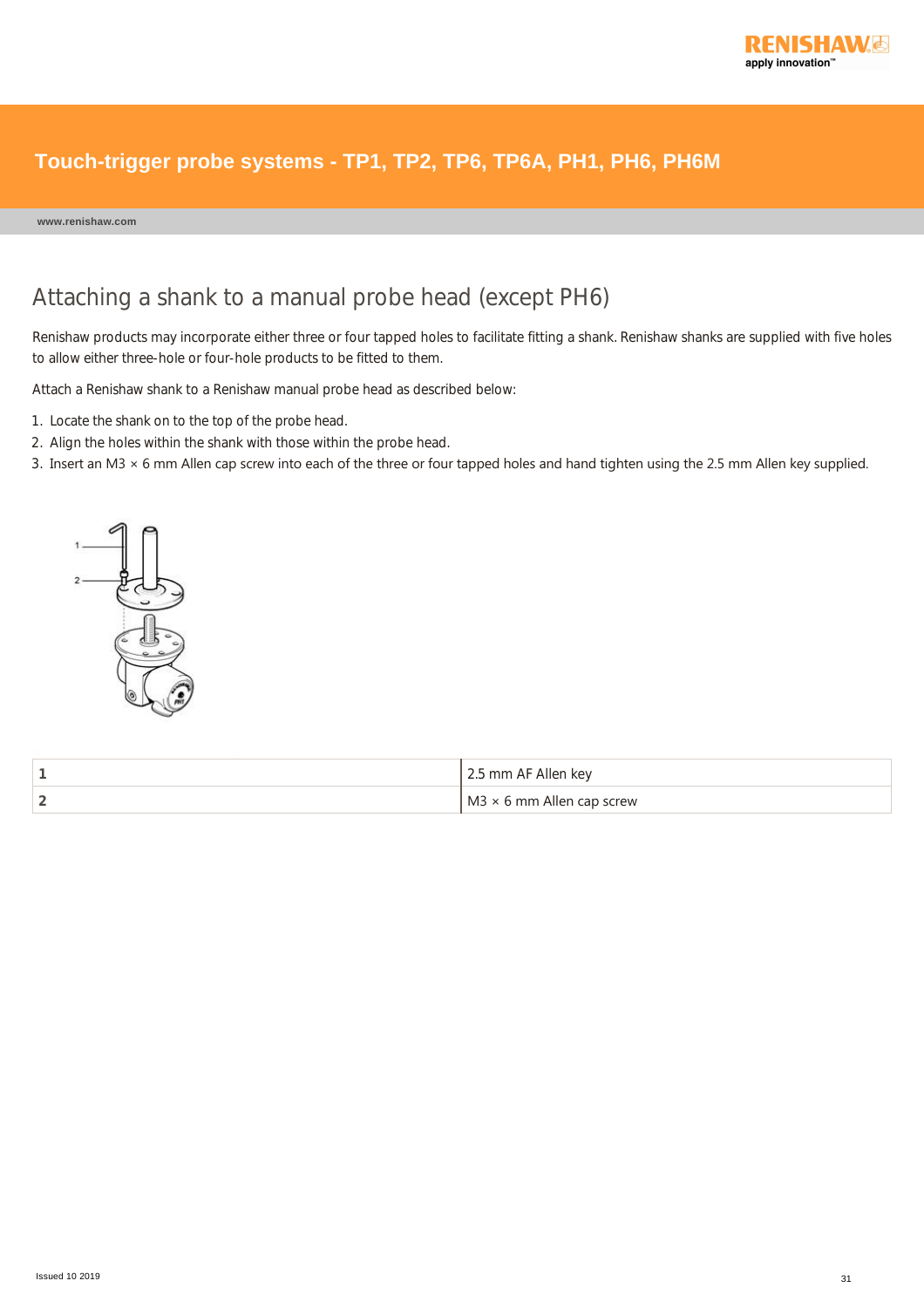

#### **www.renishaw.com**

The pin configuration and outputs are detailed below.

The PH6 has an integral cable and connector. This will conform to the CMM manufacturer's specification. If the connector on the attached cable has a 5-pin DIN connection then, subject to external verification, the cable pin outputs will be as specified below.

The PH6M is fitted with an integral 15‐pin micro 'D' socket. If required, this socket can be adapted by using a suitable cable to which a 5‐pin DIN socket has been fitted.



| Pin | <b>Function</b> | Wire colour |
|-----|-----------------|-------------|
|     | LED cathode     | Red         |
| ↑   | Screen          | Screen      |
|     | LED anode       | Yellow      |
| 4   | Probe circuit   | Blue        |
| .5  | Probe circuit   | Green       |

## Connecting a manual probe head electrically to a CMM

All Renishaw manual probe heads (except the PH6 and PH6M) have an integral 5-pin DIN female connector. This connector is compatible with the Renishaw moulded 5-pin plug that is fitted to all Renishaw manual probe head cables.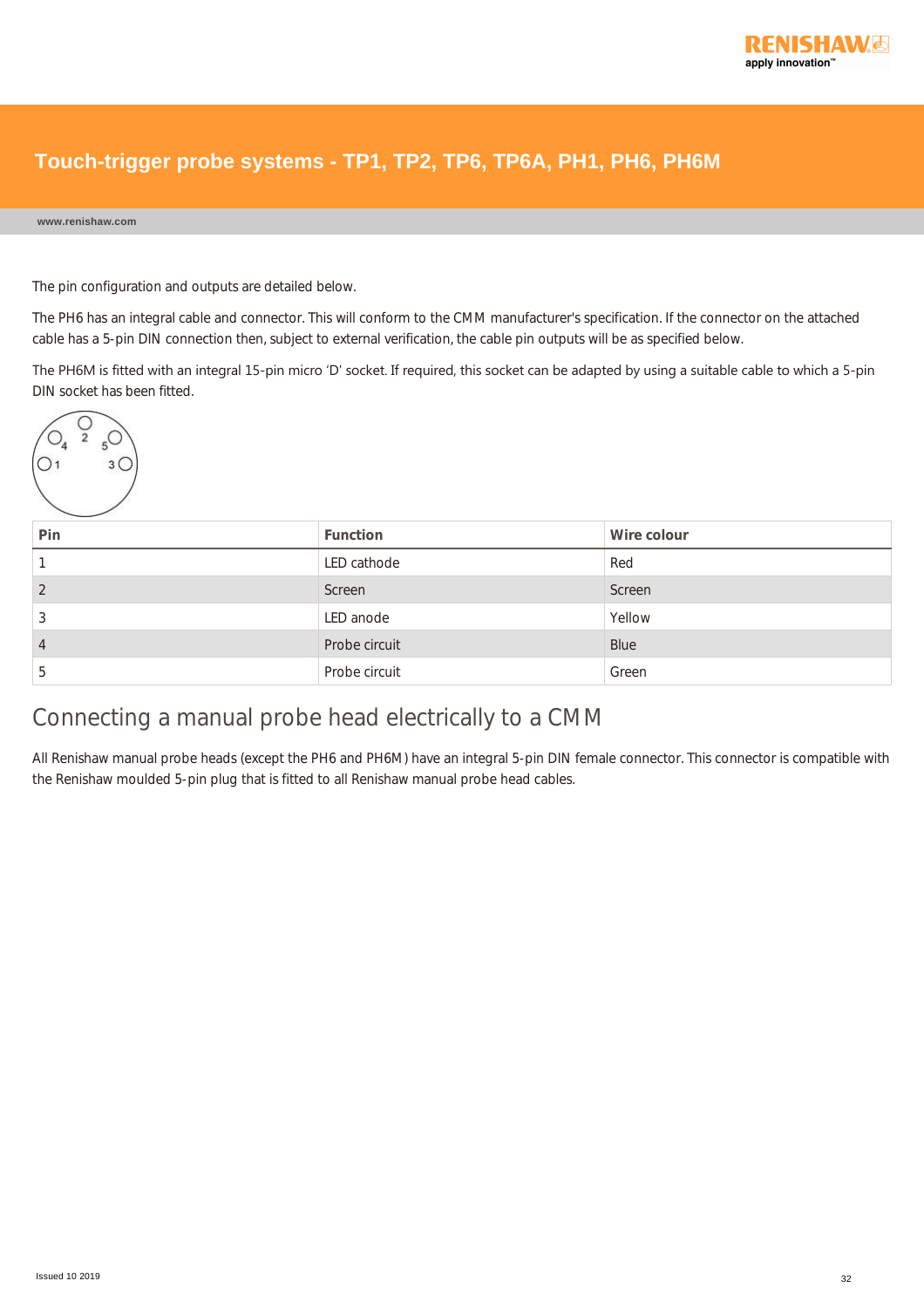

**www.renishaw.com**

# Maintenance - cleaning

Renishaw manual heads and touch-trigger probes are sealed, maintenance-free products. They may be wiped with a clean, dry, lint-free cloth. The units are not sealed against water.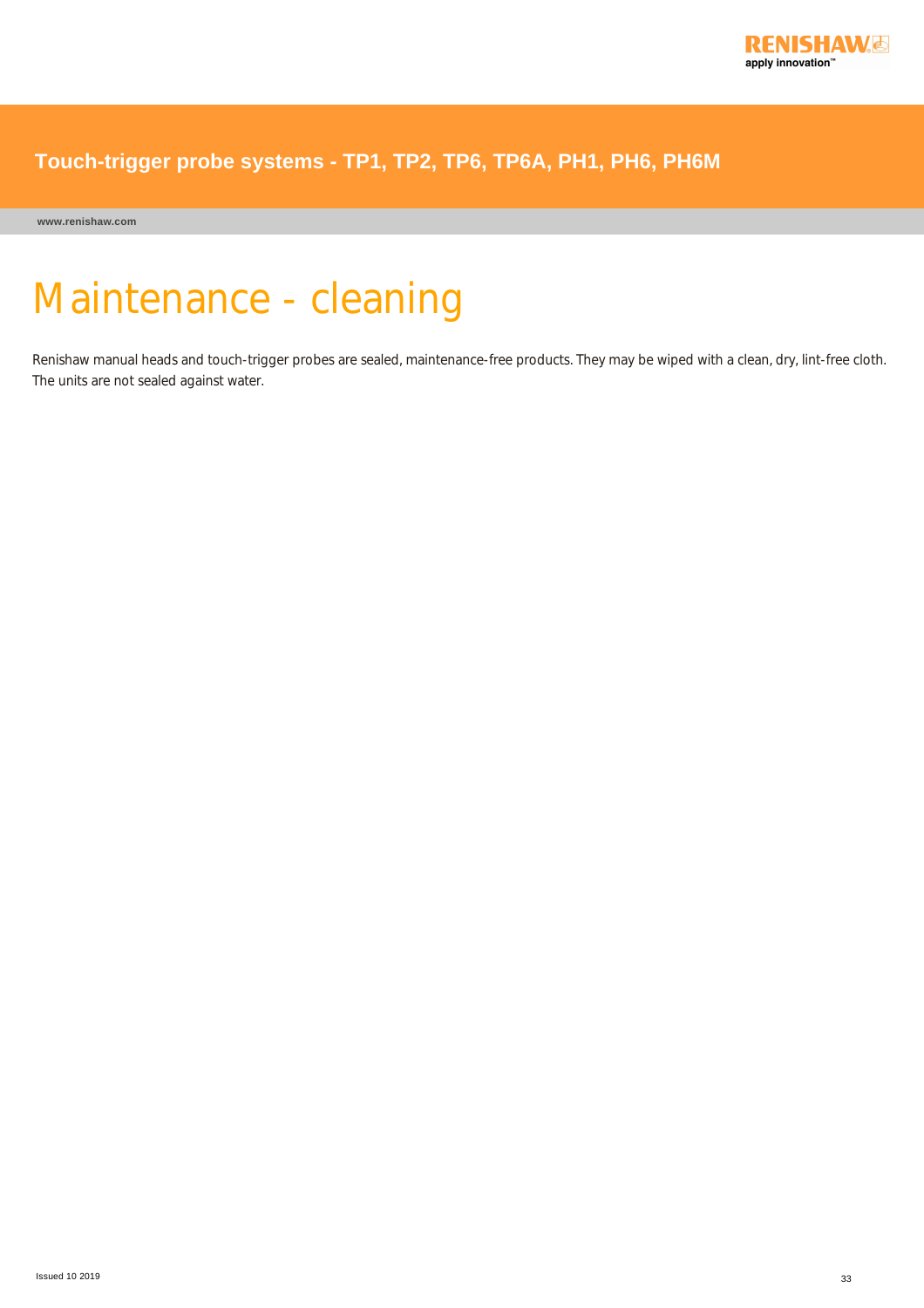

#### **www.renishaw.com**

# Accessories

Please contact your Renishaw representative for further information on any of the accessories described in this section or for details of Renishaw's extensive range of innovative products for CMMs, machine tools, digitising, accuracy checking, calibration, scale systems and spectral analysis.

### Styli

Renishaw manufacture an extensive range of precision styli and stylus accessories.

The Renishaw stylus range can be used with any probe covered in this guide and offers a variety of ball sizes in industrial ruby from 0.3 mm (0.012 in) to 8 mm (0.31 in) diameter. These are available with steel, tungsten carbide, ceramic and Renishaw graphite fibre (GF) stems to cover a wide range of applications.

Specialist application styli including discs, cylinders, pointers, stars and large ceramic balls - up to 30 mm (1.18 in) diameter - are available.

Renishaw also offer a custom design service if your requirements are not met by our standard range. Please contact your Renishaw representative for details.

For further information on the Renishaw stylus range, please refer to the 'Styli and accessories technical specifications' (Renishaw part number H-1000-3200).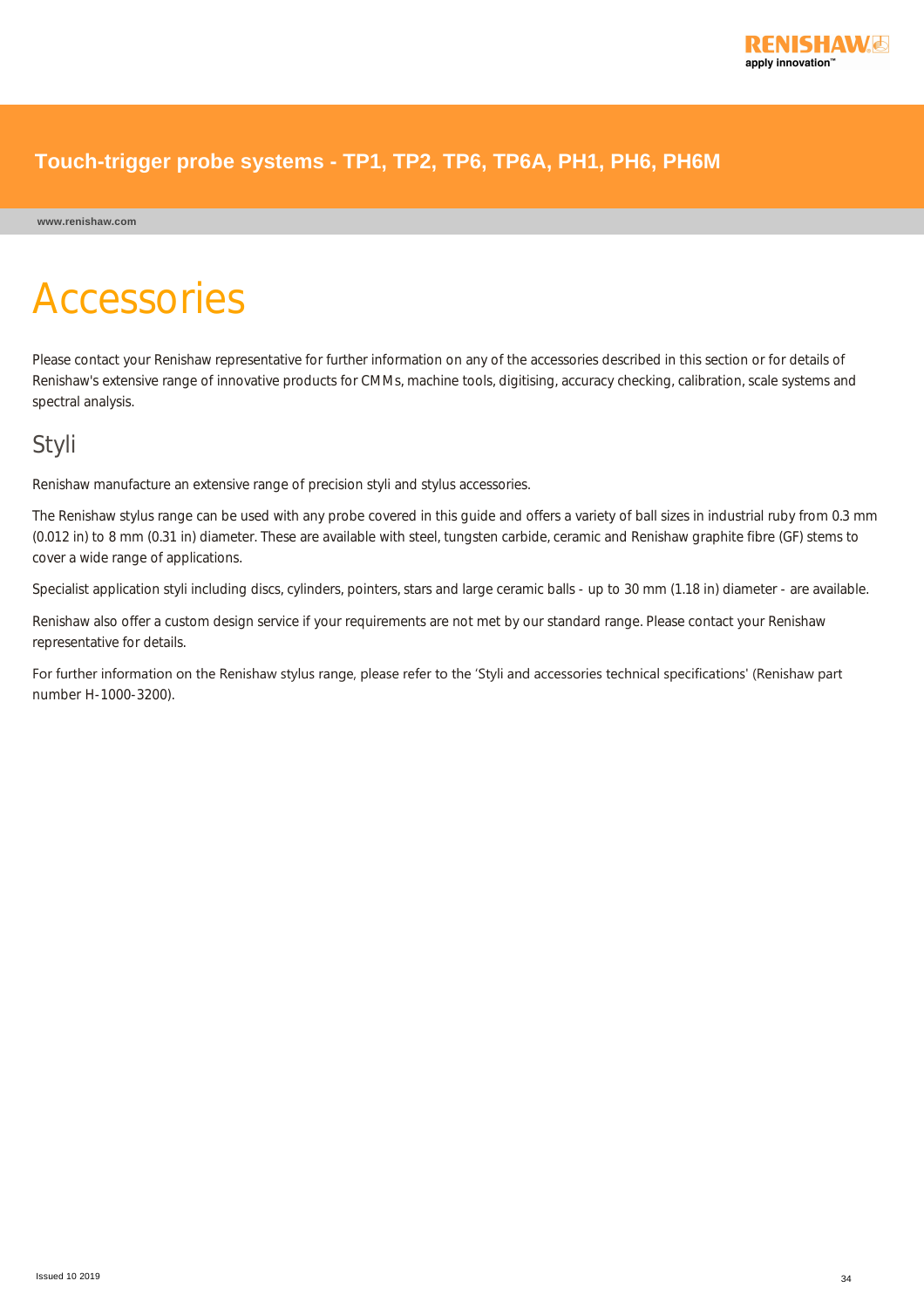**www.renishaw.com**

# Troubleshooting

If you experience problems which you are unable to identify or solve satisfactorily, please contact your Renishaw representative for further advice or contact the Technical Support Department at any Renishaw office for free assistance by telephone (see address list on rear cover).

#### **Poor measurement performance:**

| Possible cause                                              | Solution                                                                                             |
|-------------------------------------------------------------|------------------------------------------------------------------------------------------------------|
| Probe or probe extension bar not installed correctly.       | Remove probe and / or probe extension bar and re-fit using the S1<br>spanner.                        |
| Stylus configuration too long or not rigid.                 | Use shorter / stiffer stylus configuration.                                                          |
| Poor stylus assembly.                                       | Ensure that the number of stylus joints is kept to a minimum and all<br>joints are clean and secure. |
| Contaminated / damaged stylus ball.                         | Inspect for damage, clean thoroughly with solvent.                                                   |
| Trigger force too high.                                     | Decrease trigger force to the minimum necessary to ensure reliable<br>triggering.                    |
| Too few points taken for probe qualification / measurement. | Take a larger number of points on the qualification / feature<br>measurement.                        |

#### **Unwanted triggers during CMM movement:**

| Possible cause                  | Solution                                                                          |
|---------------------------------|-----------------------------------------------------------------------------------|
| Trigger force set too low.      | Increase trigger force to the minimum necessary to ensure reliable<br>triggering. |
| Stylus configuration too heavy. | Reduce mass of stylus configuration.<br>Reduce stylus length to minimum possible. |
|                                 | Use a lightweight material for stylus configuration (GF or ceramic).              |

#### **No probe signal:**

| Possible cause                 | Solution                                                                                                                                   |
|--------------------------------|--------------------------------------------------------------------------------------------------------------------------------------------|
| Probe not installed correctly. | Remove probe and re-fit using the S1 spanner.                                                                                              |
| Probe extension bar failure.   | Check connections and integrity of probe extension bar.<br>Contact your CMM supplier or Renishaw representative for further<br>assistance. |
| Probe failure.                 | Contact your CMM supplier or Renishaw representative for further<br>assistance.                                                            |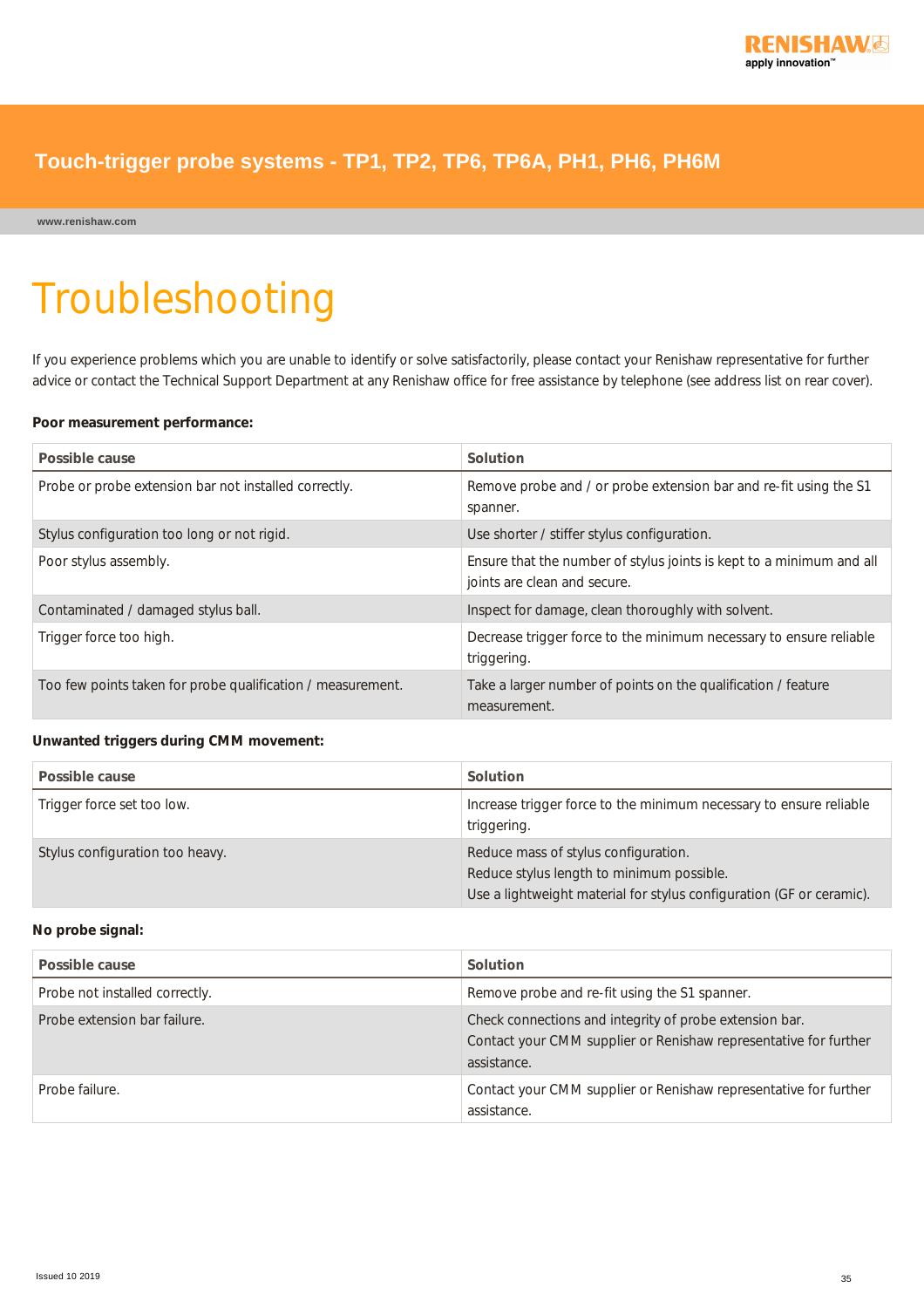

**www.renishaw.com**

#### **Probe fails to re-arm after trigger:**

| Possible cause                  | Solution                                                                                                                                                                                                               |  |
|---------------------------------|------------------------------------------------------------------------------------------------------------------------------------------------------------------------------------------------------------------------|--|
| Trigger force set too low.      | Increase trigger force to the minimum necessary to ensure reliable<br>triggering.                                                                                                                                      |  |
| Stylus configuration too heavy. | Reduce mass of stylus configuration.<br>Reduce stylus length to minimum possible.<br>Use a lightweight material for stylus configuration (GF or ceramic).                                                              |  |
| Probe reseat failure.           | Retrigger probe. Many DCC CMMs will attempt to do this<br>automatically (refer to your CMM supplier for details).<br>If this problem persists, please return the probe to your Renishaw<br>representative for service. |  |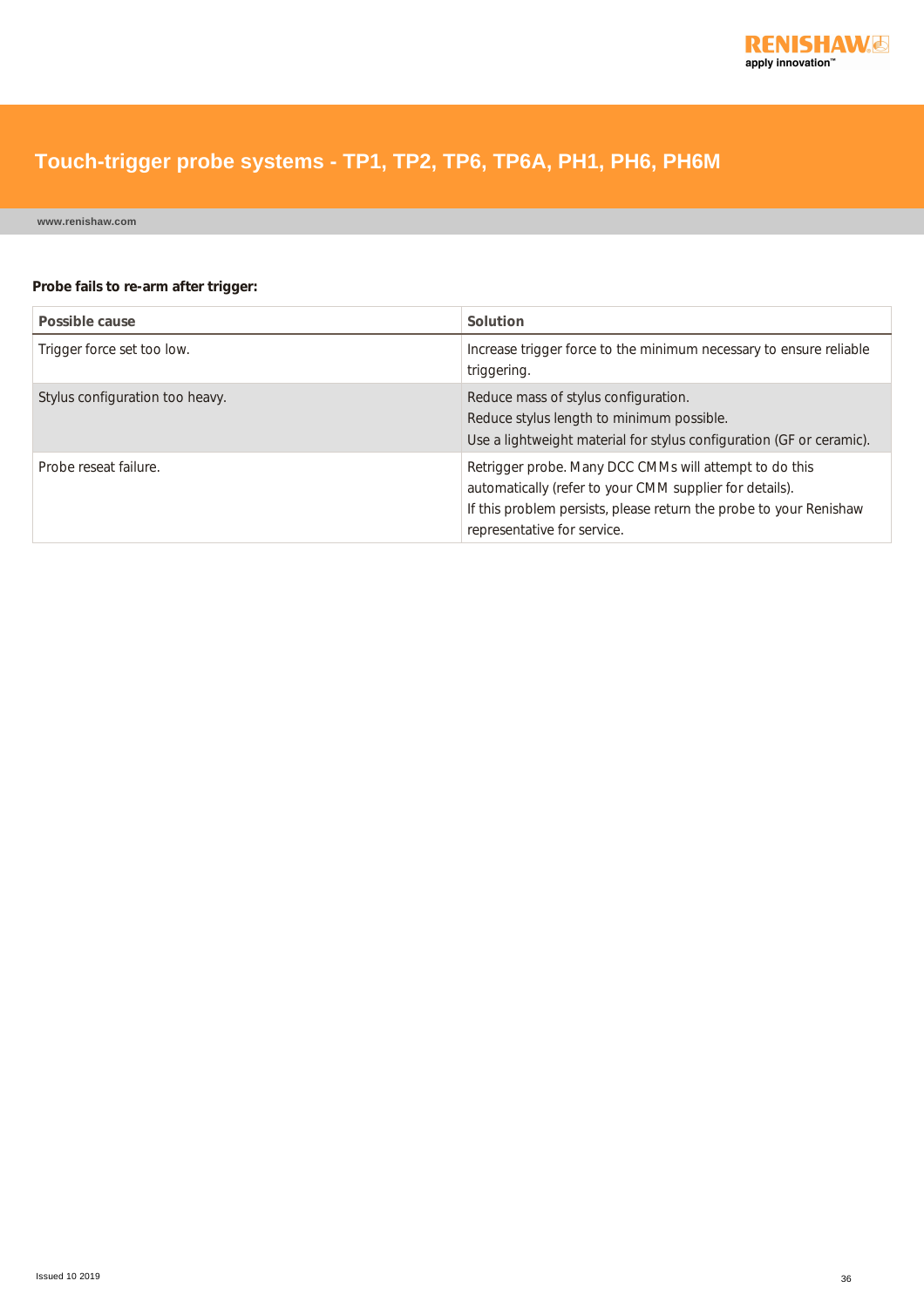

**www.renishaw.com**

## Technical product specifications

|                                                         | TP1(S)                                             | TP2-5 way                                       | TP6 / TP6A                                         |
|---------------------------------------------------------|----------------------------------------------------|-------------------------------------------------|----------------------------------------------------|
| Sense directions                                        | $X, Y, +Z$                                         | $X, Y, +Z$                                      | $X, Y, +Z$                                         |
| Uni-directional repeatability<br>(max 2o at stylus tip) | $0.5 \mu m$<br>$(0.00002$ in)                      | $0.35 \mu m$<br>$(0.000014$ in)                 | $0.35 \mu m$<br>$(0.000014$ in)                    |
| Pre-travel variation over 360°<br>(XY plane)            | $±2 \mu m$<br>$(\pm 0.00008)$ in)                  | $±0.8 \mu m$<br>$(\pm 0.000032)$ in)            | $\pm 0.6$ µm<br>$(\pm 0.000024)$ in)               |
| <b>Trigger force range</b><br>(adjustable)              | $10 g - 50 g$<br>$(0.35 oz - 1.76 oz)$             | $7 g - 15 g$<br>$(0.25 oz - 0.53 oz)$           | $11 g - 30 g$<br>$(0.39 oz - 1.06 oz)$             |
| Trigger force (set by<br>Renishaw)                      | 15 <sub>g</sub><br>(0.53 oz)                       | $7 g - 8 g$<br>$(0.25 oz - 0.28 oz)$            | $11 g - 13 g$<br>$(0.39 oz - 0.46 oz)$             |
| Stylus overtravel: XY axis                              | $±19.5^\circ$                                      | ±14°                                            | ±22°                                               |
| Stylus overtravel: +Z axis                              | 8.5 mm (0.33 in) @ 10 g (0.35 oz)<br>trigger force | 4 mm (0.16 in) @ 7 g (0.25 oz)<br>trigger force | 5.5 mm (0.22 in) @ 11 g (0.39 oz)<br>trigger force |
| Stylus overtravel: - Z axis                             | n/a                                                | n/a                                             | n/a                                                |
| <b>Test conditions: Trigger force</b>                   | 15 <sub>g</sub><br>(0.53 oz)                       | $7 g - 8 g$<br>$(0.25 oz - 0.28 oz)$            | $11 g - 13 g$<br>$(0.39 oz - 0.46 oz)$             |
| <b>Test conditions: Trigger speed</b>                   | 8 mm (0.32 in) / sec                               | 8 mm (0.32 in) / sec                            | 8 mm (0.32 in) / sec                               |
| <b>Test conditions: Stylus used</b>                     | <b>PS1-1R</b>                                      | PS12R                                           | <b>PS1-12R</b>                                     |
| <b>Test conditions: Stylus length</b>                   | 31 mm (1.22 in)                                    | 10 mm (0.39 in)                                 | 21 mm (0.83 in)                                    |